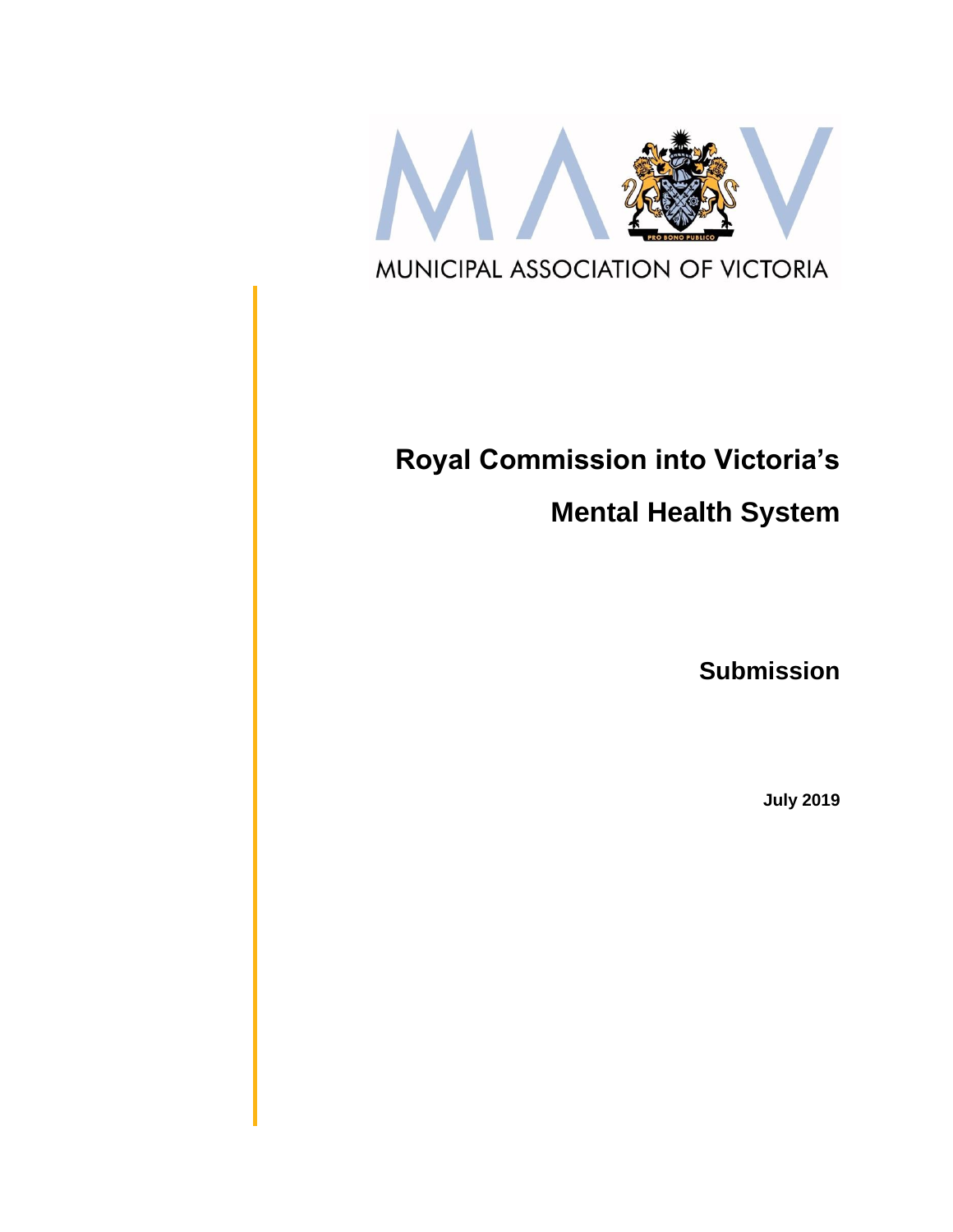

#### *© Copyright Municipal Association of Victoria, 2019.*

*The Municipal Association of Victoria (MAV) is the owner of the copyright in the publication MAV Submission to the Royal Commission into Victoria's Mental Health System.* 

*No part of this publication may be reproduced, stored or transmitted in any form or by any means without the prior permission in writing from the Municipal Association of Victoria.* 

*All requests to reproduce, store or transmit material contained in the publication should be addressed to Clare Hargreaves on 03 9667 5543 or chargreaves@mav.asn.au.* 

*The MAV does not guarantee the accuracy of this document's contents if retrieved from sources other than its official websites or directly from a MAV employee.*

*The MAV can provide this publication in an alternative format upon request, including large print, Braille and audio.* 

*While this paper aims to broadly reflect the views of local government in Victoria, it does not purport to reflect the exact views of individual councils.*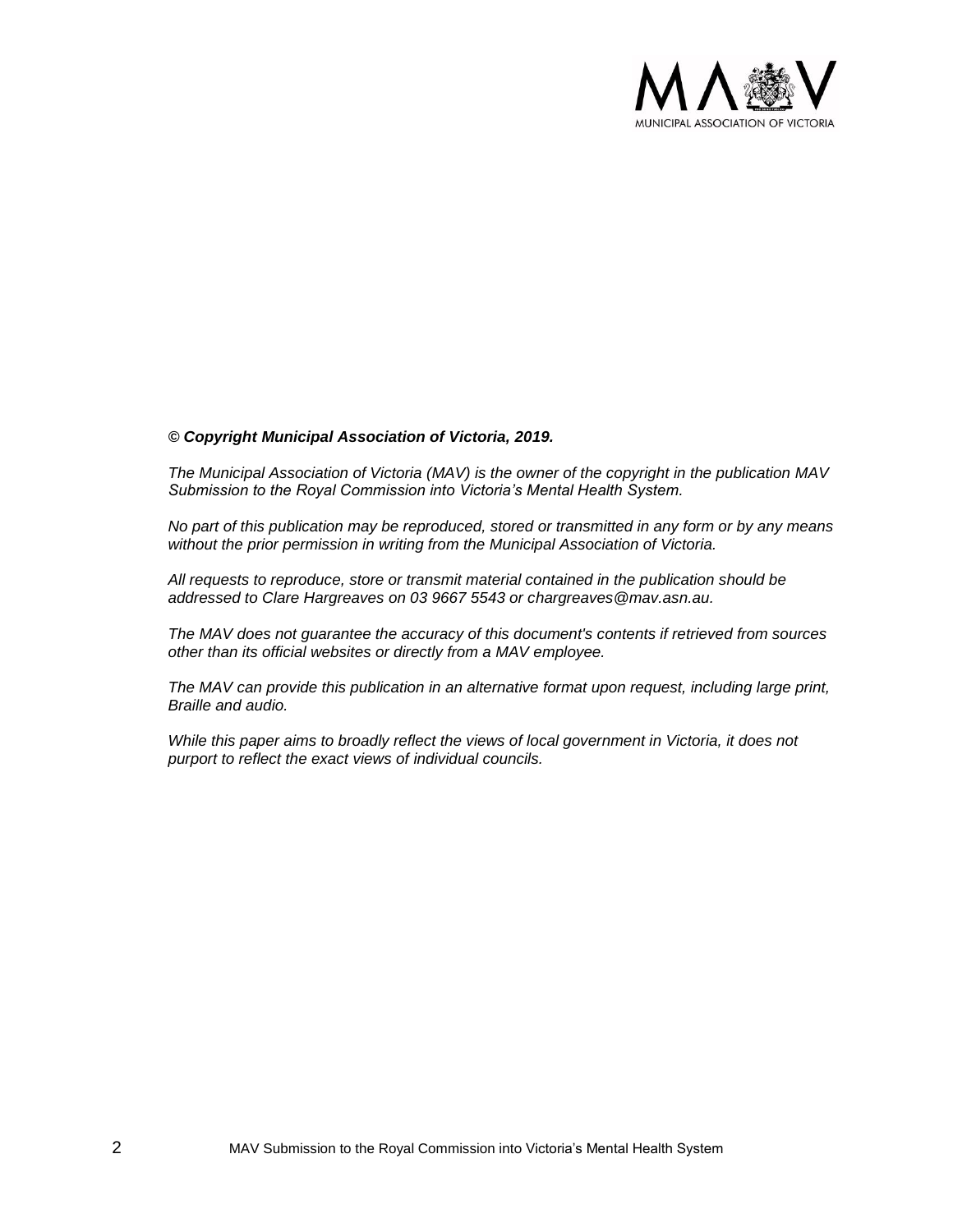

# **Introduction**

The Municipal Association of Victoria (MAV) is the legislated peak body representing Victoria's 79 councils. Local government has multiple roles relevant to the deliberations of the Royal Commission into Victoria's Mental Health System.

We welcome the establishment of the Royal Commission and look forward to outcomes that will make significant and substantial change to the state's mental health system.

On behalf of local government, this submission advocates for consideration of a number of issues relevant to mental health and wellbeing across Victoria. It describes the numerous ways that councils work towards improving population mental health and asks that local government's role is properly recognised in place-based mental health responses.

The MAV is not addressing the detail of the funding and redesign of the Mental Health System, providing clinical treatment. Others will more appropriately address this. We look forward to seeing the Royal Commission's findings on how to improve the quality, responsiveness and integration of clinical mental health services, especially for those affected by the most complex, serious and debilitating illnesses.

We know that many individual councils are also making submissions to the Royal Commission or providing input through other consultation methods. These responses are valuable because they address specific issues experienced by different types of communities and councils across Victoria.

The MAV's focus is on the environments that support prevention, early intervention and the promotion of mental health and wellbeing in local communities. Councils strive to facilitate inclusive communities that allow social inclusion for everyone, including people affected by mental health issues, their families, carers and friends.

Councils should be recognised as essential partners in addressing mental ill health, having the ability to effect change as civic leaders, planners, employers, managers of public environments and providers of recreational and community services. Local government is well placed to work in partnership with a broad range of community organisations and the mental health sector to facilitate programs, forums and other initiatives through a place-based community development approach.

A note on local government responsibilities:

Councils are required under the Public Health and Wellbeing Act 2008 to prepare a Municipal Public Health and Wellbeing Plan every four years. These plans must have regard to the [State](https://www2.health.vic.gov.au/about/health-strategies/public-health-wellbeing-plan)  [Public Health and Wellbeing Plan 2015–2019.](https://www2.health.vic.gov.au/about/health-strategies/public-health-wellbeing-plan) Improving mental health was a priority area in this plan. All Council Plans are published at [http://www.mav.asn.au/what-we-do/policy-](http://www.mav.asn.au/what-we-do/policy-advocacy/public-health-safety/municipal-public-health-planning/municipal-health-and-wellbeing-plans)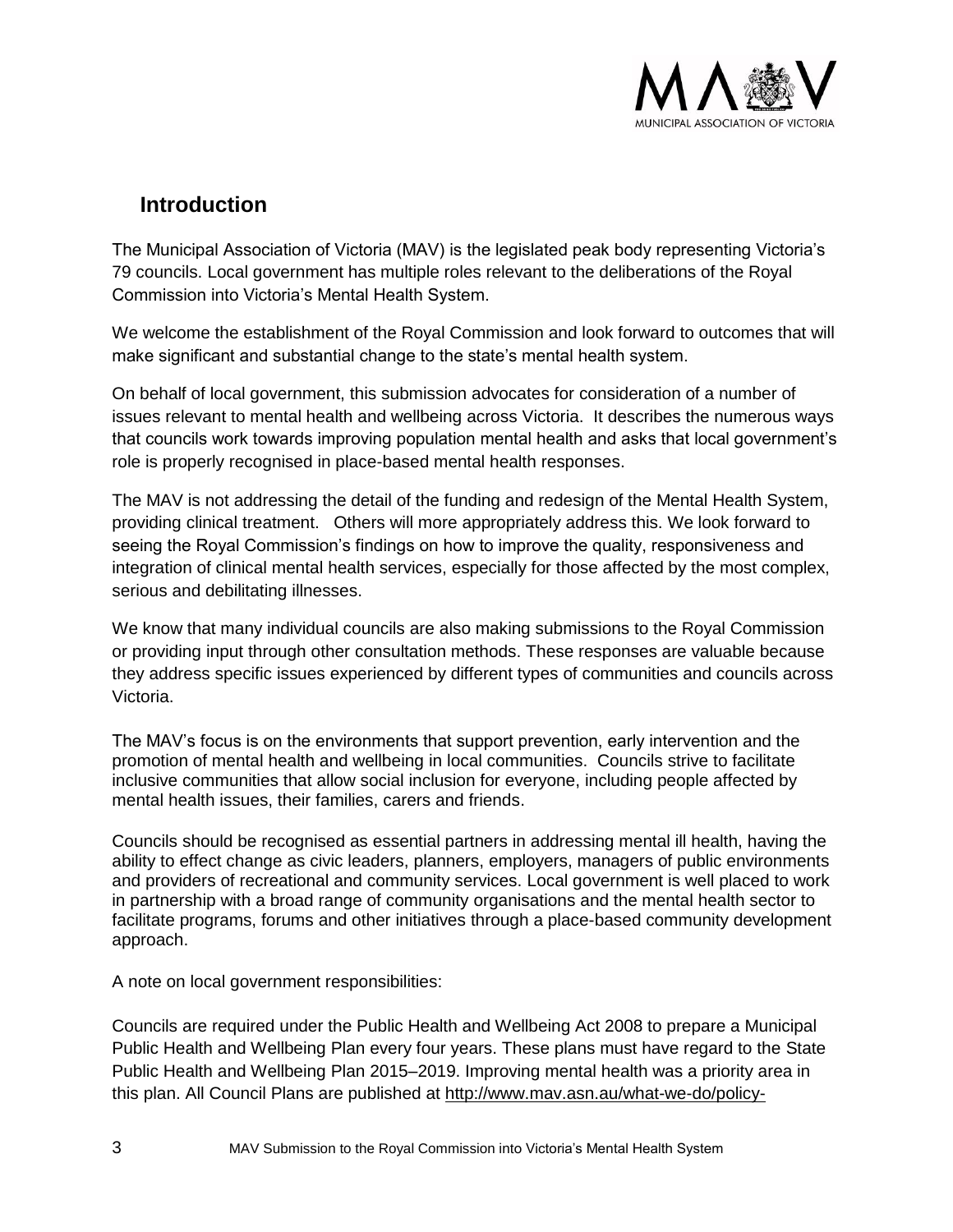

[advocacy/public-health-safety/municipal-public-health-planning/municipal-health-and-wellbeing](http://www.mav.asn.au/what-we-do/policy-advocacy/public-health-safety/municipal-public-health-planning/municipal-health-and-wellbeing-plans)[plans](http://www.mav.asn.au/what-we-do/policy-advocacy/public-health-safety/municipal-public-health-planning/municipal-health-and-wellbeing-plans)

Many councils incorporate mental health issues, service gaps and initiatives into Municipal Public Health and Wellbeing Plans and Council Plans. These articulate council commitments to building, promoting and maintaining healthy communities. They include health promotion, planning and program implementation with a focus on harm-minimisation initiatives, increasing social connectedness and promoting community mental wellbeing and resilience.

Councils adopt a range of strategies that promote health and inclusion for specific populations, in consultation with the local community. Some marginalised groups tend to have higher rates of mental illness due to experiences of discrimination and stigma on the basis of ethnicity, age, race, culture, disability, gender and sexual identity. These plans are more than high-level policy documents; they include specific actions that are achievable and measurable. See Attachment 1 for the most common "diversity" plans in response to the identification of specific communities in the Commission's Terms of Reference.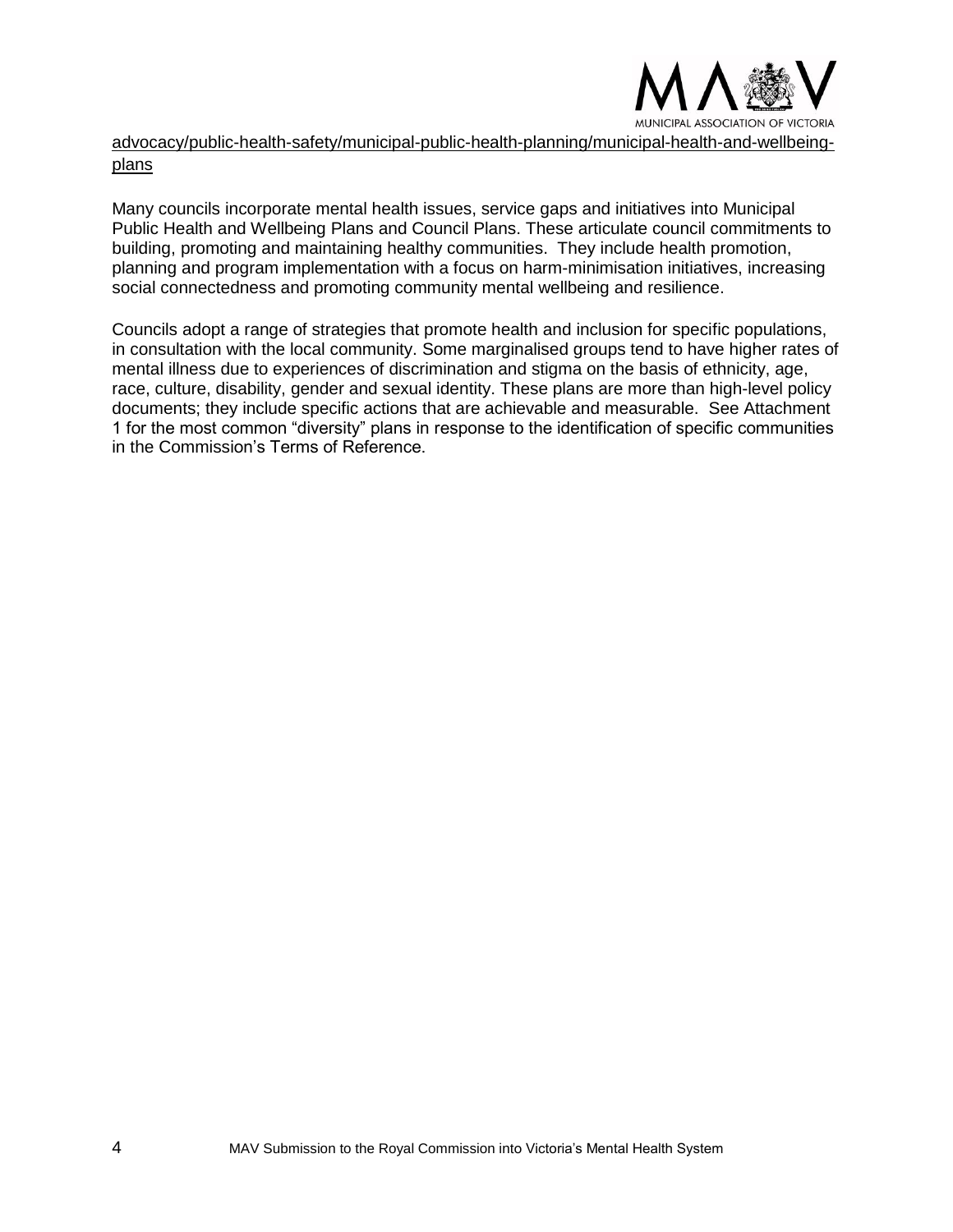

# **1 What are your suggestions to improve the Victorian community's understanding of mental illness and reduce stigma and discrimination?**

Public understanding of depression and anxiety has improved as a result of awareness-raising campaigns and other measures in recent years. Beyond Blue, for example, has been successful in improving community understanding and reducing the stigma associated with depression and anxiety<sup>1</sup>. Despite these major achievements, more work is still needed to increase public awareness of other types of mental health issues prevalent across Victoria.

A powerful way to reduce stigma and discrimination is to create authentic opportunities for people with mental illness to participate more fully in community life. Improved community inclusion reduces social isolation for individuals but also improves mainstream community understanding of people living with mental illness.

Councils actively support community inclusion through supporting Neighbourhood Houses, Mens' Sheds, public spaces, libraries, youth and seniors centres, community festivals, recreation facilities, arts programs and council events and festivals. Local government is, if resourced, well-placed to facilitate better community awareness and understanding of mental health and wellbeing issues through health promotion, community education campaigns and providing community inclusion options for people with mental health issues.

<sup>1</sup> Nous Group, *Independent Evaluation of beyondblue 2010-2014* (2014)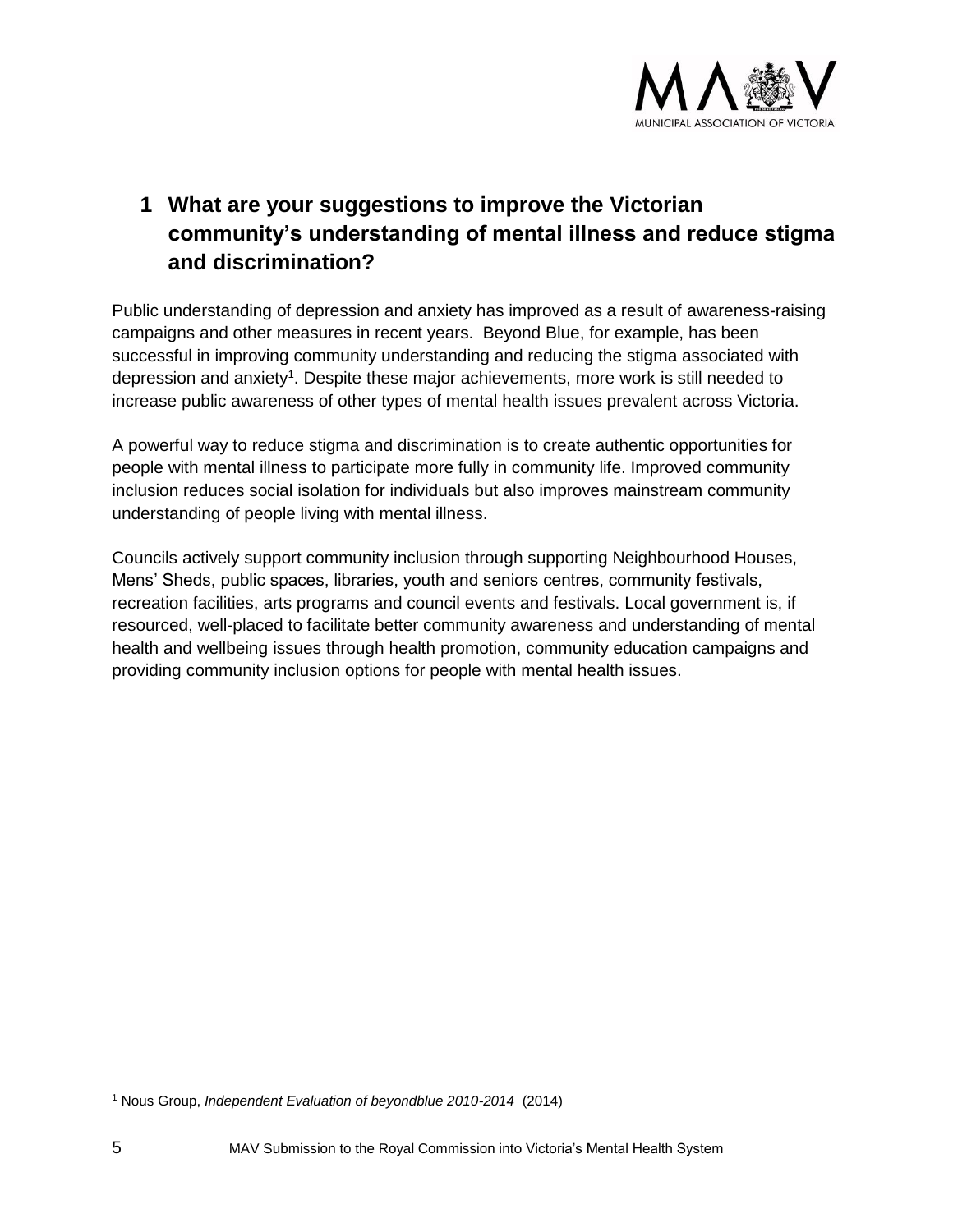

# **2 What is already working well and what can be done better to prevent mental illness and to support people to get early treatment and support?**

# **2.1 Need to improve pathways into services**

Pathways into services can be difficult and unclear.

Councils report that the introduction of the NDIS and My Aged Care formal intake systems have been shown to actively prevent access to services for people who genuinely need support.

Professionals use their skills with people who may not easily access the system, including people in complex situations who feel somewhat reluctant to seek the support they need.

# **Example**

A council Vulnerable Persons Worker assisted an applicant on a phone application for an assessment through My Aged Care. The client was instantly assessed as ineligible for an assessment. The inflexible system did not allow for the worker to call later to explain that the applicant was living in dangerous conditions due to severe hoarding. The house was unliveable due to it being full of rubbish. The call to My Aged Care was made from outside the house because there was no safe access in the house. The intake system also did not allow the worker to call later to fully explain the situation.

A degree of sensitivity is required in situations like these; complex issues are not well-served by inflexible and remote systems. Sometimes a person is hesitant and unmotivated to navigate a one-size-fits-all intake system, leading to a higher likelihood of them losing contact with services and supports.

Intake systems need to be more sophisticated. Often, people with complex needs do not have informal carers or advocates so will slip through the cracks. The MAV is involved in mechanisms advising the Victorian government and the NDIA about NDIS transition issues. A major issue identified is the low level of skill, experience and knowledge of people conducting NDIS intake through their phone intake system. The NDIS and My Aged Care intake models are also not responsive to people in urgent need.

There is a need to strengthen the positive wellness approaches of the mental health system as opposed to the more negative "deficit" model used for entry to the NDIS.

# **2.2 Information**

Information on the service system must be readily available at a local level and must be easy to understand. There is a role for the giving of information locally and face-to-face for people that are print-handicapped, unlikely to access websites or whose first language is not English. People have different information needs, including people experiencing homelessness, poverty, addiction, family violence and those from CALD communities.

Councils can be innovative in the provision of information about mental health.

# **Example: City of Casey's BE WELL Mental Health Literacy Program**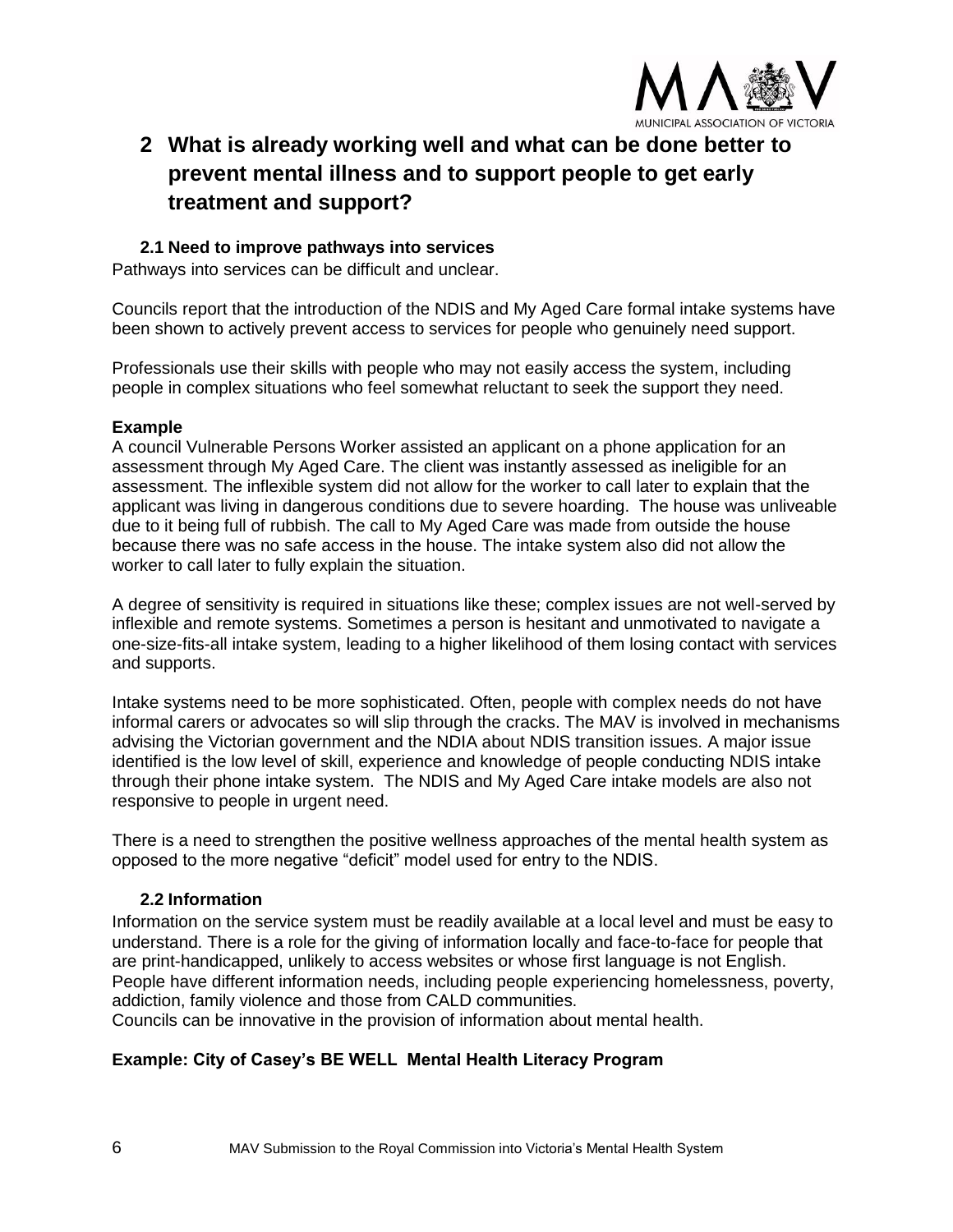

The Community Care Mental Health Program has been expanded to include a range of mental health promotion activities, including the development of an innovative mental health literacy program called 'BE WELL'.

BE WELL is an evidence-based, whole of community program that aims to increase people's understanding of what the term 'mental health' really means, and what are the most effective ways to strengthen and maintain positive mental health.

The program uses a combination of interactive information sessions, educational resources and capacity building strategies to raise awareness about positive mental health, and encourages people to participate in behaviours that maintain and strengthen positive mental health. See Attachment 2.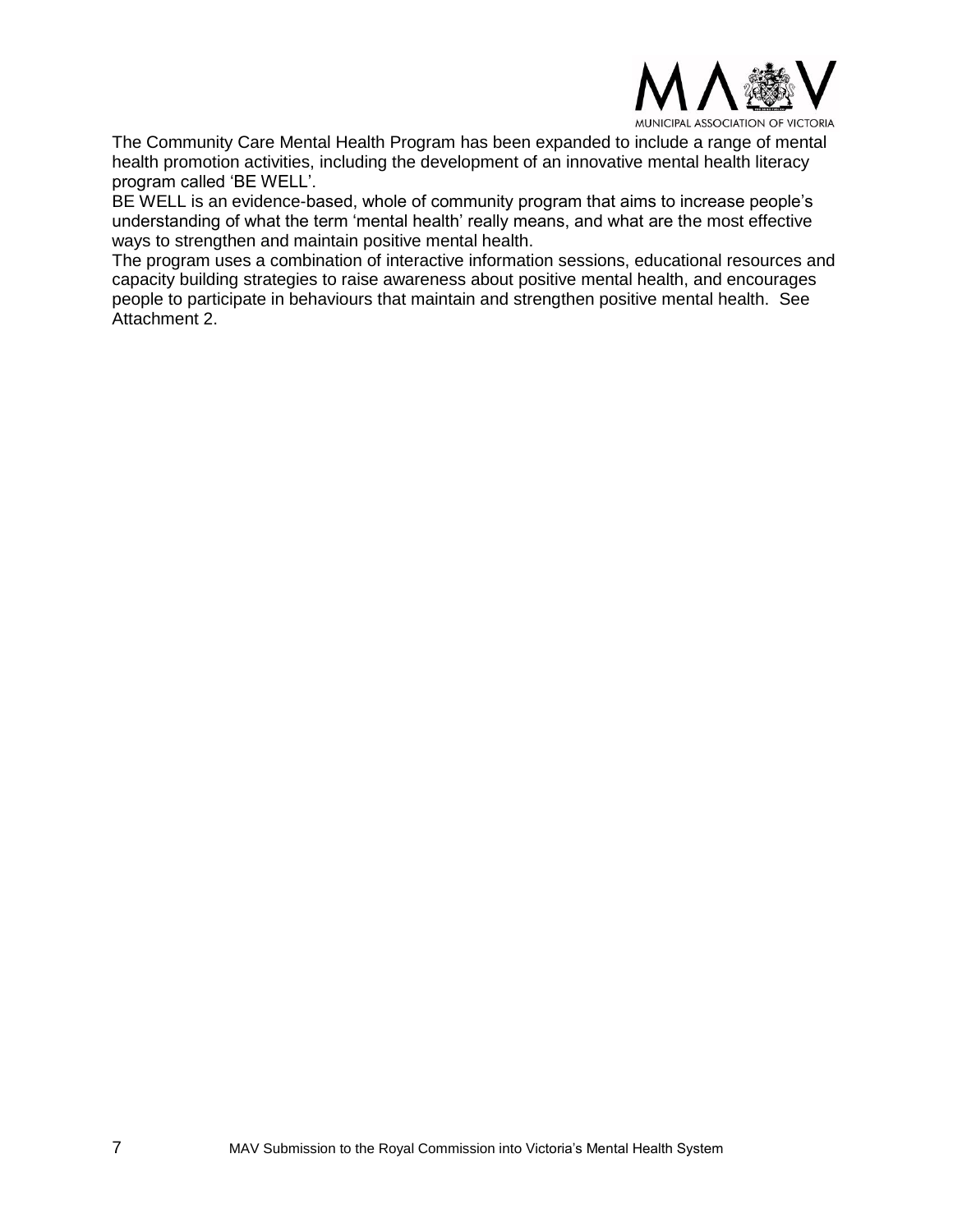

# **3 What is already working well and what can be done better to prevent suicide?**

# **3.1 Youth Suicide**

Youth Suicide continues to be a major issue in the community; 10.9 % of young people deliberately hurt themselves, and 2.4% of young people attempt suicide. It is important that young people have access to information, as well as a better understanding of causal factors and services for young people. The Department of Health and Human Services has committed to implementing the findings of the Victorian Auditor General's Report in the Child and Youth Mental Health (June 2019), the report and its findings should be considered in this Inquiry.

Councils can address youth suicide through innovative projects.

# **Example: Macedon Ranges Shire Live4Life**

The Macedon Ranges Live4Life model was developed in 2009 as a community-wide response to a reported increase in depression, anxiety, self-harm and suicide of young people in the Macedon Ranges Shire. Since 2010, Macedon Ranges Live4Life is delivered yearly in partnership with five Macedon Ranges secondary schools and four local community organisations; the lead agency is the Macedon Ranges Shire Council.

After reviewing the available evidence, Macedon Ranges developed a youth health promotion initiative that adopts a shire-wide school-community partnership approach to address stigma, mental health illiteracy and early intervention. To date, 100% of secondary schools in the shire have participated in mental health training with staff and students, 80% of local services supporting young people have consistently participated in Live4Life, and 18% of the local community have received mental health training. The importance of local government networks and partnerships as key to brokering local, whole-of-community solutions was highlighted.

Macedon Ranges Shire Council was the first council in Australia to win the prestigious Suicide Prevention Australia 'Life Award' for excellence in suicide prevention - community development.

# **3.2 Suicide Prevention**

# **Example: Central Victoria Primary Care Partnership (PCP) Suicide Prevention Project 2018 in Mount Alexander Shire**

Recommendations of PCP project:

- 1. Service accessibility Provision of adequate, affordable, culturally safe, accessible long term consistent mental health services that can address the complexity and diversity of mental health and suicidal conditions.
- 2. Suicide response coordinator Funding a local suicide response coordinator as an added portfolio to a position already embedded in a local organization and which brings the post-vention and suicide prevention work together.
- 3. Service integration. Enable collaboration among practitioners and service providers to improve multi-disciplinary focused approach.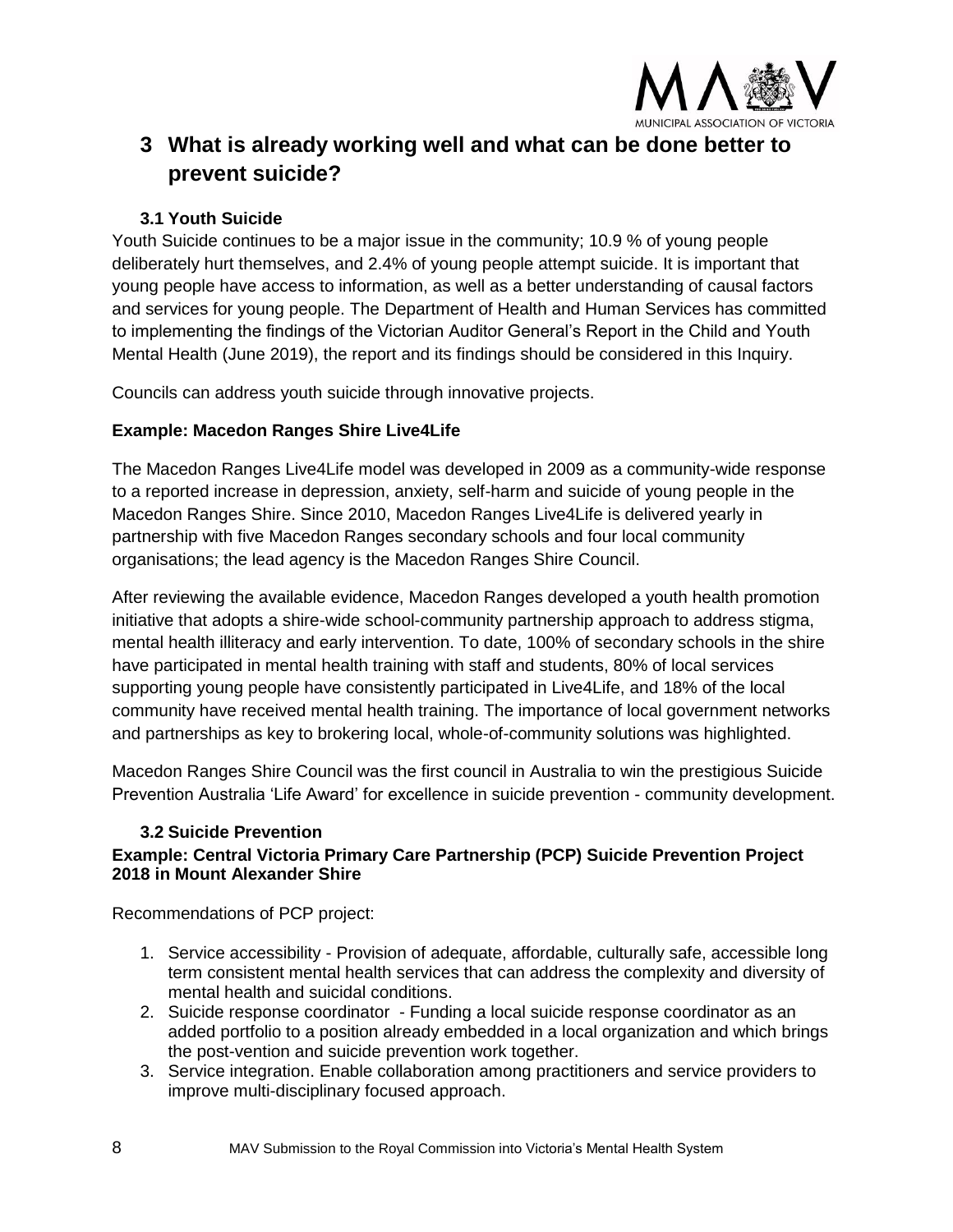

4. Capacity building. Adequately fund the continued delivery of affordable accessible suicide prevention training to medical practices, frontline and gatekeeper organisations and community members.

- 5. Community awareness Continue to support and fund existing programs in their community suicide and suicide prevention awareness activities.
- 6. Evidence. Continue to build local evidence including capturing and utilising lived experience.

# **Example: Rural communities**

Rural communities are at significant risk of escalating rates of suicide, particularly young males. An ongoing investment that aligns with rural community need continues to be required for population-level change to be affected. Prevention and easy to access early intervention for individuals, peers and families remains critical. Approaches to better supporting young males are needed to inform more contemporary and relevant responses going forward. (Shire of Corangamite).

# **3.3 Gambling Harm and Suicide**

High rates of suicidal ideation in problem gamblers have been shown in gambling literature.

"Those experiencing problems with gambling often experienced shame and stigma at more intense levels and were strongly linked to suicidal ideation and attempts. The manifestation of extreme emotional or psychological distress in terms of suicidal ideation, attempt, or completion had been experienced by most professional participants who worked directly with clients. As one counsellor who had worked across gambling as well as alcohol and drugs commented: We get very high suicide ideation with gambling. It is higher than alcohol and other drugs."<sup>2</sup>

Gambling harm is also addressed in Question 11.

<sup>2</sup> Victorian Responsible Gambling Foundation, *Assessing gambling-related harm in Victoria A public health perspective (2016)*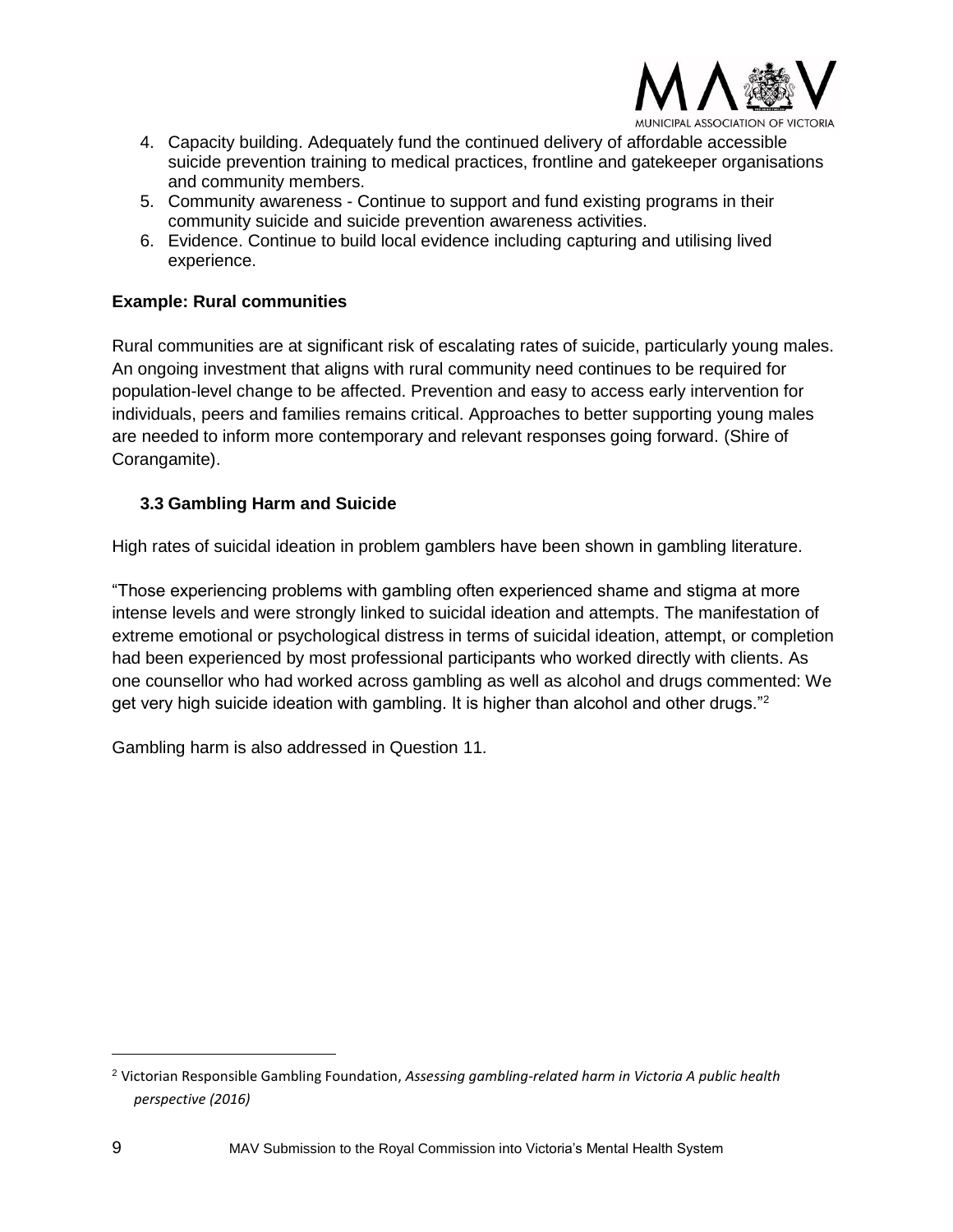

# **4 What makes it hard for people to experience good mental health and what can be done to improve this? This may include how people find, access and experience mental health treatment and support and how services link with each other.**

Community mental health services need to be devolved, place-based so easily accessible to local people. The supply of services needs to be planned on a demographic basis with local input. However, there is the need for skilled professionals to be available to treat chronic illness and psychoses.

There is an argument for a place-based system that can address issues at a community level rather than over-reliance on individualised services to selected individuals with no responsibility for others who miss out.

Councils can bring together local agencies.

# **Example: Outcomes of 2017 Casey City Council forum with Eastern Mental Health Providers<sup>3</sup>**

- **There are no straightforward solutions for treating severe and persistent mental illness; a** long-term and collaborative approach is required.
- Housing, employment and social support are all significant factors that impact peoples' mental health and need to be considered in any planning and advocacy work.
- While clinical mental health services can provide effective treatment for the acute symptoms of mental illness, these services are struggling to support patients in other areas of their lives (such as those mentioned in the previous point), which is inhibiting their recovery and repeatedly leading patients back into the clinical system after discharge.
- **•** There were also concerns about how the NDIS would impact people with long term mental health support needs. For example, how can the sector ensure that people with mental health issues have access to quality services being provided under the NDIS?
- There are also particular at-risk groups, such as young people and men aged 40 -55 years, which require specific attention.
- **■** Mental health work needs to take a more holistic approach and encompass mental illness prevention and health promotion as well as treatment and rehabilitation.

<sup>3</sup> *2017 Casey City Council forum with Eastern Mental Health Providers*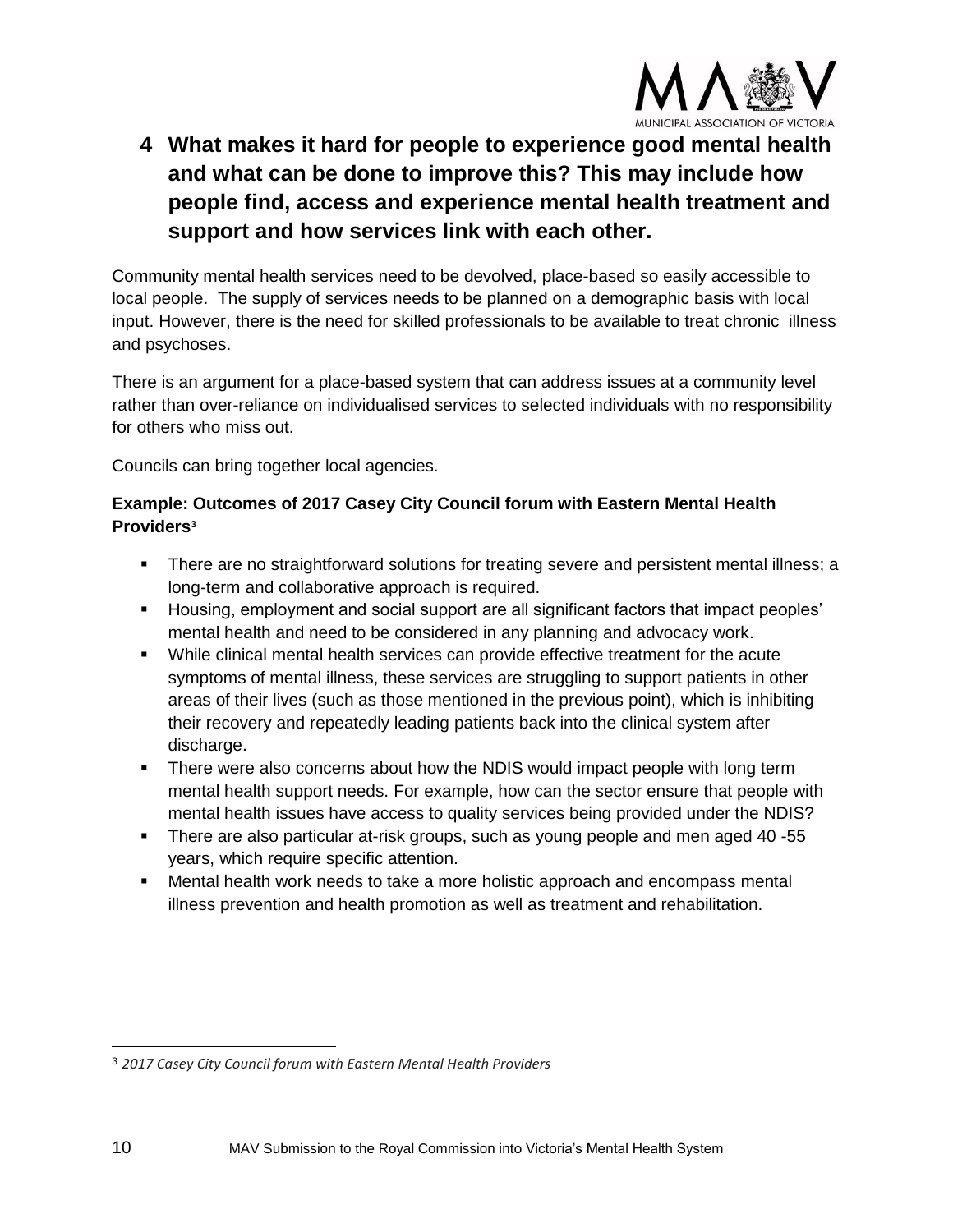

# **5 What are the drivers behind some communities in Victoria experiencing poorer mental health outcomes and what needs to be done to address this?**

# **5.1 Relationship between family violence and mental health – Local government perspective**

Family violence in 2015-16 cost Victoria \$5.3 billion, impacting individuals, families, businesses, communities and the broader economy. The 2016 Personal Safety Survey reported that 17% of female survey respondents had experienced violence by an intimate partner since the age of 15 and 20% of Victorian female respondents reported experiencing sexual harassment during their lifetime. These statistics indicate that violence against women is an ongoing issue in many communities.

The consequences of violence against women are serious, long-lasting and far-reaching. For example, young women who experience violence are at a greater risk of developing mental health issues as violence occurs during the development of their identity. Sexual harassment in the workplace can exacerbate mental health issues, in particular, anxiety which affects individuals' ability to work and contribute to economic development. Furthermore, the VicHealth 2014 report into the cost of violence attributes 26% to anxiety and 33% to depression to the disease burden of intimate partner violence in Victoria. Mental health conditions such as anxiety and depression can be experienced for years, impacting many aspects of the victim's life.

Local councils are major employers, especially in regional and rural areas and would particularly note the impacts of violence against women and gender inequality in the community and workplace. The 26 plus submissions from local government to the Royal Commission on Family Violence strongly indicates that councils have a particular interest in violence against women and the impact it can have on a community.

Mental health services are impacted by responding to violence against women. The cost of responding to violence against women often falls onto mental health services and other integrated family services; for this reason, mental health services must address the long-term impact of violence.

The Royal Commission into Victoria's Mental Health System has the opportunity to capitalise on the momentum started by the RCFV to build on international research and recommendations outlined by WHO, and to address the underlying causes and long-term impacts of both mental illness and violence against women.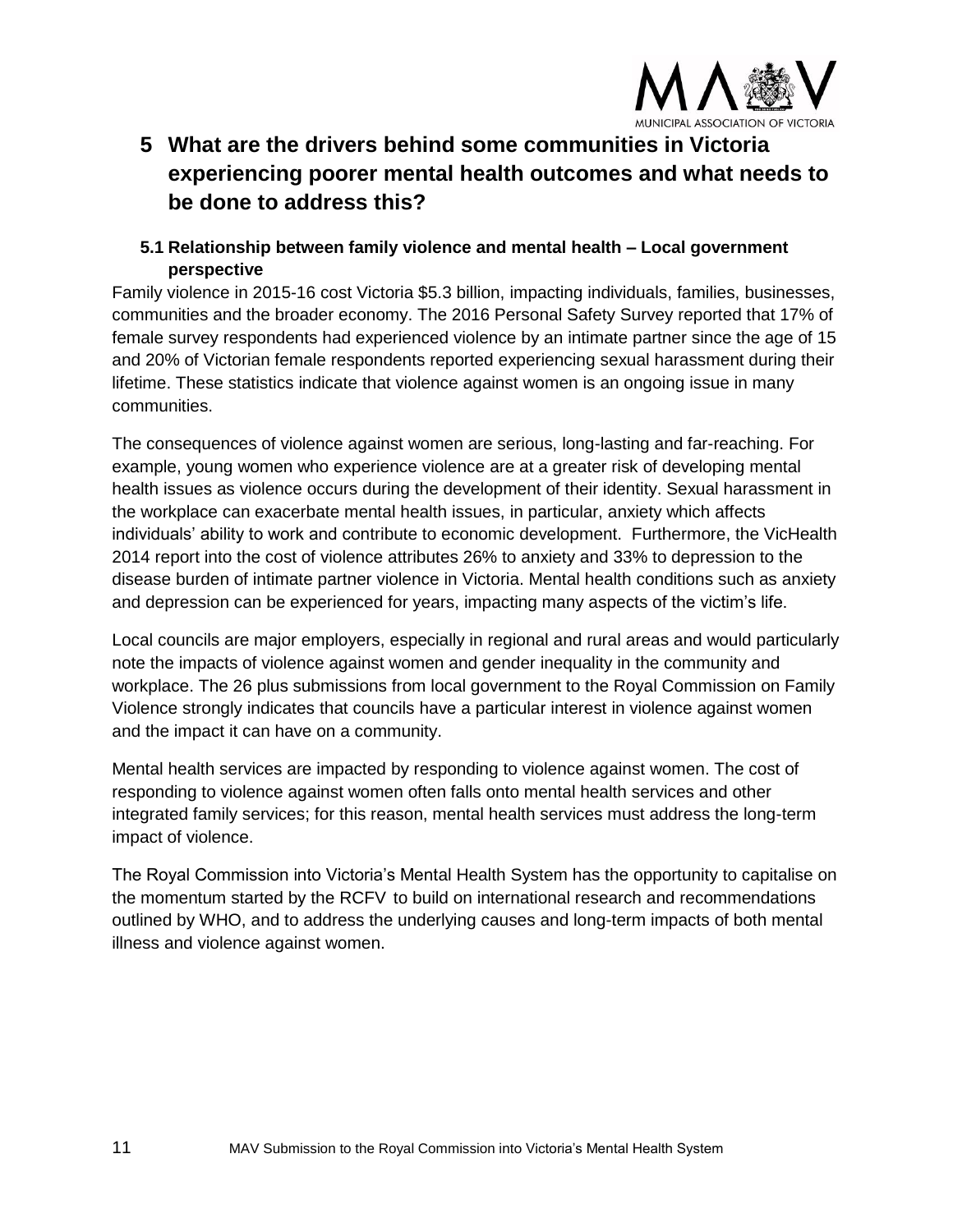

# **5.2 Local government: supporting Victorians through all stages of life**

Local government works towards health and wellbeing for people in all age cohorts from the cradle to the grave.

#### **Maternal and Child Health**

Maternal and Child Health (MCH) Services are required by legislation to make contact with all families who have a baby born in Victoria. The perinatal period is recognised as a time when mental health issues can develop. MCH nurses routinely screen mothers (and sometimes fathers) for postnatal depression and anxiety, due to the detrimental effects parental mental health issues may have on the health and wellbeing of the infant or child. While a couple of MCH services can employ a Mental Health Nurse to assist with support and referral pathways from the universal MCH Service to the secondary and specialist mental health services, this approach is not uniform across Victoria. The vast majority of the MCH services experience systematic barriers to a timely and responsive mental health service response. As a result, many families requiring specialist mental health services are being managed in universal services until there is a crisis. The mental health service system needs to be able to provide timely and responsive service to families in order to reduce the social burden on families, and identify more serious psychiatric conditions which require treatment.

**Example: City of Wodonga MCH team has provided detail on the issues in relation to mental health.** See Attachment 3.

#### **Children's Mental Health – evidence of need**

The Murdoch Children's Research Institute has just reported on a study that found the vast majority of Australian children with mental health disorders are not getting professional help with girls, young children and families from non-English-speaking backgrounds the least likely to access services.

The research, published in the Australian Journal of Psychology, looked at the mental health of 4,983 children from the ongoing Longitudinal Study of Australian Children.

"We found that fewer than one in four children with mental health problems saw a health professional in the 18 months after they were identified as having a problem," said lead author Professor Harriet Hiscock.

The Victorian Auditor-General's Office published a report on Child and Youth Mental Health on 5 June 2019. It says:

"Mental illness is the number one health issue facing young people worldwide. One in four Australians aged 16–24 will experience mental illness in any given year.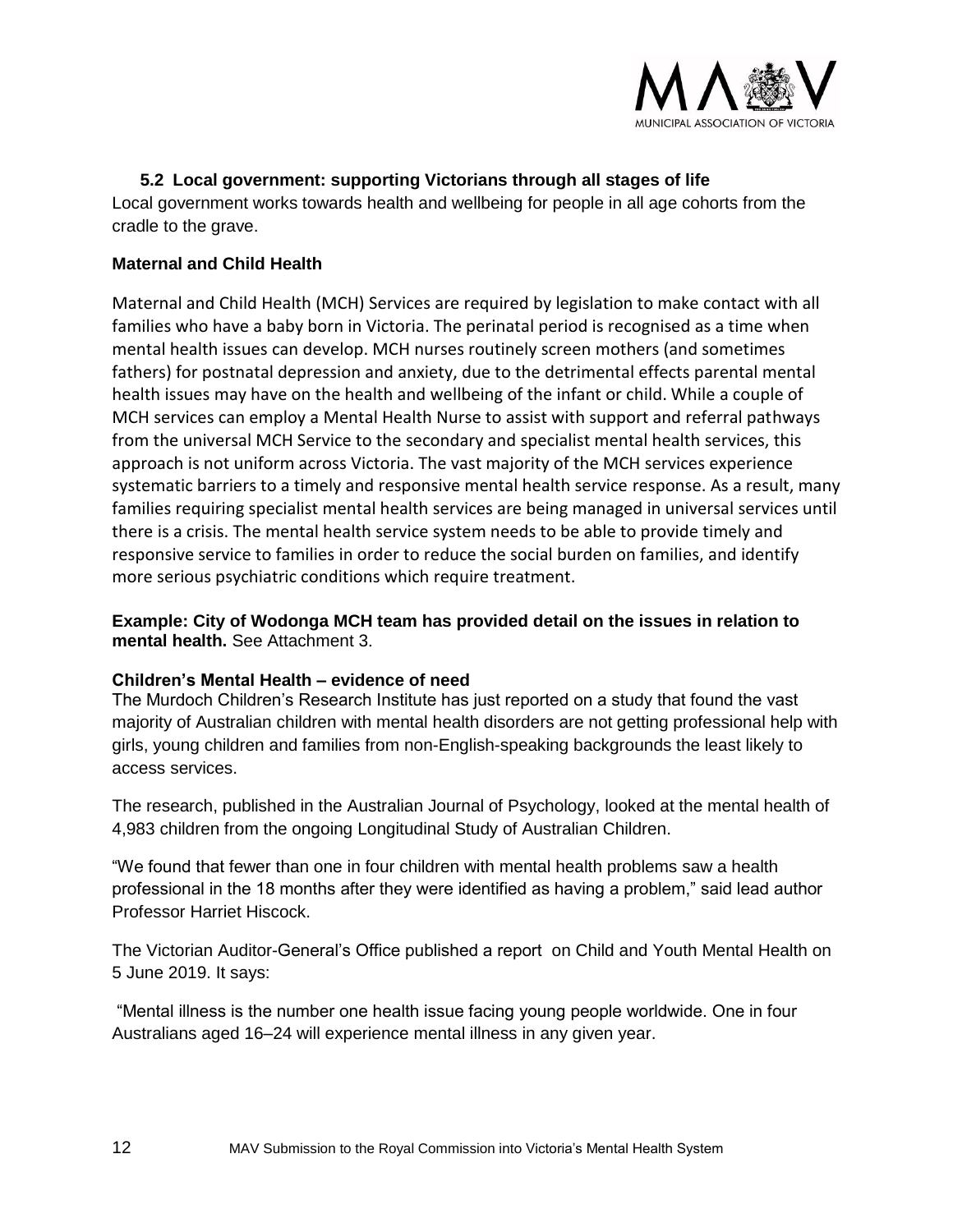

For children and young people, intervention early in life and early in mental illness can reduce its duration and impact. Without access to mental health services, young people are at risk of ongoing problems that may affect their engagement with education, employment and lead to greater contact with human services and the justice system.

This audit assessed whether child and youth focused mental health services are effectively preventing, supporting and treating child and youth mental illness.

"DHHS accepted each of the 20 recommendations, noting that implementation of the recommendations will be informed by the outcomes of the Royal Commission into Mental Health, particularly recommendations relating to system design. DHHS will develop strategic directions and refine the performance monitoring approach for services, share reviews and evaluations, update triage and registration processes, provide guidance around complex care panels, consider establishing a High-Risk Complex Care Child and Youth Panel, establish a mechanism for health services to collaborate and create a means for the Chief Psychiatrist to independently brief the Secretary or Minister for Mental Health."

# **Youth**

Several Victorian council youth services are partnering with schools to gather data about 'Youth Resilience' defined as "the ability to draw upon the strengths within yourself and from around you to flexibly respond to life while remaining true to yourself and creating positive relationships with others."<sup>4</sup> The collection and publishing of the data about the different year levels in individual schools has proven useful in identifying the priority areas for early intervention on mental health.

Services for young people with mental health issues are currently not well-integrated, which is resulting in fragmented, ineffective responses and inefficient use of resources. A more holistic approach is needed, with services in schools, council Youth Services, Headspace, Orygen and other providers needing to be better co-ordinated. Research into what works is important in the redesign of the system to support young people.

Young men who identify more strongly with characteristics of toxic masculinity have poorer mental health outcomes.

The Man Box Study which was undertaken last year by Jesuit Social Services<sup>5</sup> is the first comprehensive study that focuses on the attitudes to manhood and the behaviours of young Australian men aged 18 to 30. It involved an online survey of a representative sample of 1,000 young men from across the country, as well as focus group discussions with two groups of young men. This study was modelled on research in the United States, United Kingdom and Mexico that was released by Promundo in 2017.

<sup>4</sup> [www.resilientyouth.org.au](http://www.resilientyouth.org.au/)

<sup>5</sup> Jesuit Social Services, *The Man Box – a study on being a young man in Australia (2018).*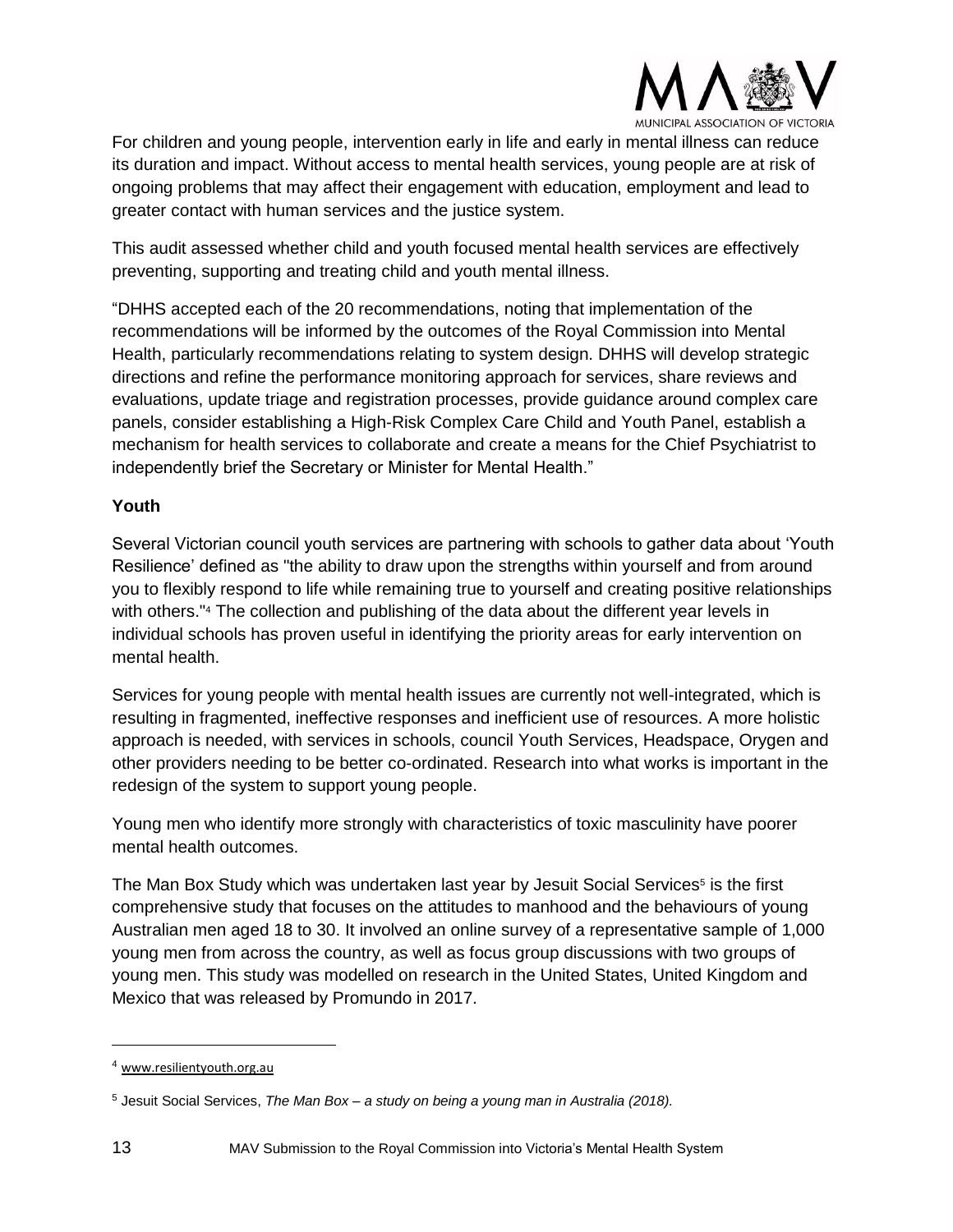

The findings shed light on the social pressures that young Australian men experience to be a 'real man' and the impact this can have on their wellbeing, behaviours and the safety of our wider community.

The Man Box is a set of beliefs within and across society that place pressure on men to be a certain way – to be tough; not to show any emotions; to be the breadwinner, to always be in control, use violence to solve problems, and to have many sexual partners.

Young men who most strongly agree with these rules report poorer levels of mental health, engage in risky drinking, are more likely to be in car accidents and to report committing acts of violence, online bullying and sexual harassment.

# **Older people**

Mental health issues for older people often relate to lack of engagement and social participation as well as feelings of worthlessness caused by ageism. Bereavement and grief can also be an issue.

Creating age-friendly environments where older people can feel valued and engaged with their community is important. Reducing the incidence of elder abuse will have a significant impact on older persons' mental health across the board. Victorian councils are active in promoting Positive Ageing in local communities. Older people living alone and those in residential care facilities have high levels of depression, often untreated as it is sometimes seen as a normal part of ageing. Councils continue to work on empowering older people to mitigate many of these risks.

# **5.3 Critical factors contributing to mental illness and barriers to getting and staying well**

#### **Homelessness**

Adequate housing is essential for mental health care and is a necessary component of health care.

Lack of suitable housing exacerbates pressure on acute mental health services. It also results in people being discharged from hospital into homelessness or inappropriate housing, including rooming houses. Exiting acute care into homelessness is self-defeating. Homelessness is not only destructive to a person's mental health, but a lack of suitable accommodation undermines the provision of subacute and outpatient support required by hospital-leavers.

The Victorian government needs to invest in public and social housing to tackle the problem of homelessness. Secure and affordable housing will address many issues faced by people with mental ill health.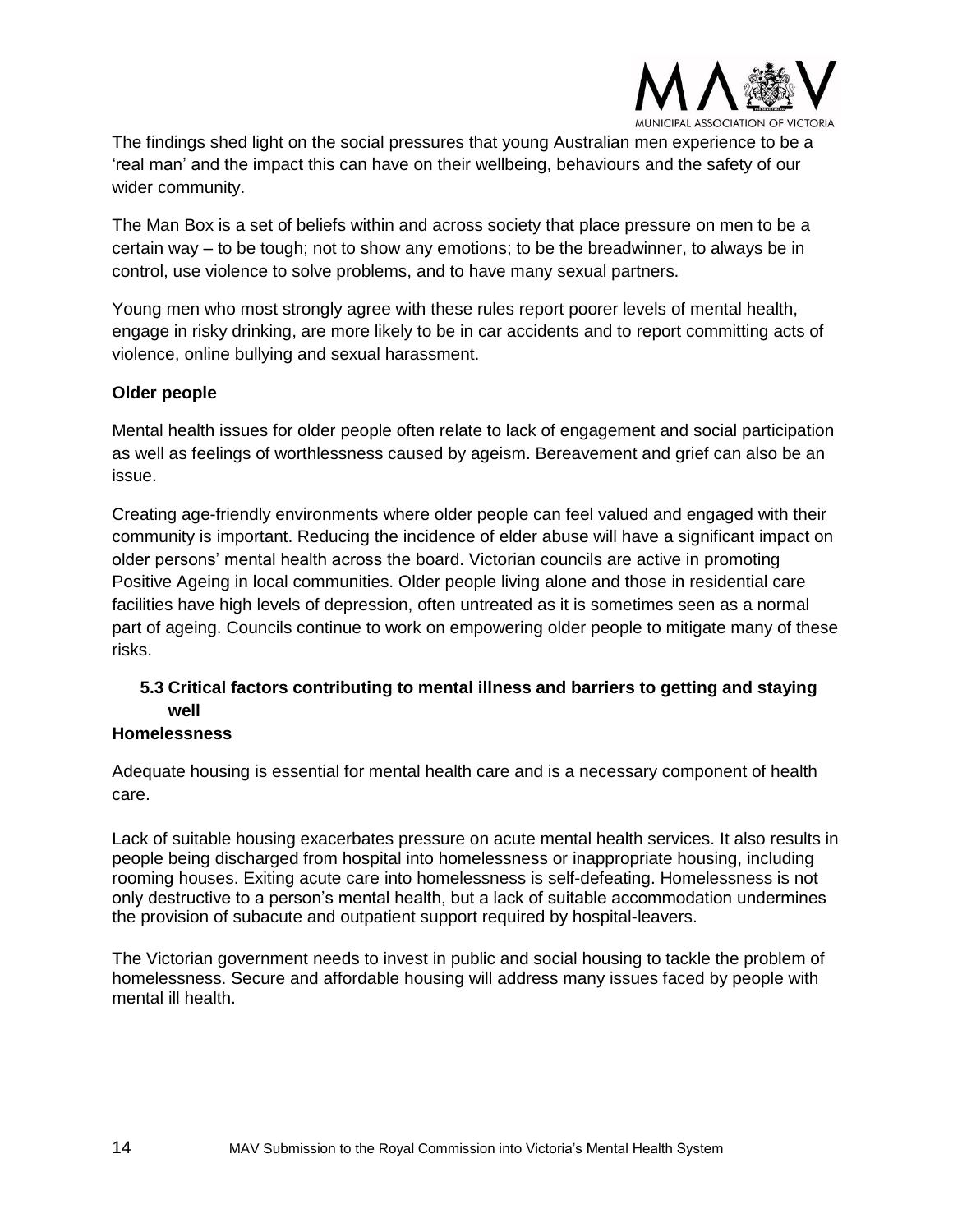

# **Transport Disadvantage**

Mental health services and mainstream community activities must be accessible by those who need to use them. Interface and rural councils, in particular, report that people with mental health issues experience a lack of available and affordable public transport. This issue makes it difficult for them to attend centres for treatment and support as well as mainstream community activities that prevent social isolation.

# **Poverty**

Mental illness is a direct cause of poverty for many people. Poor mental health is strongly associated with reduced employment. Thirty-four per cent of those receiving the Disability Support Pension are doing so due to mental illness and many other people experiencing significant mental illnesses receive the lower Newstart Allowance. Low rates of payment result in many people living in poverty. This affects a person's ability to pay for mental health services. Councils report that people abandon courses of treatment due to their inability to afford them.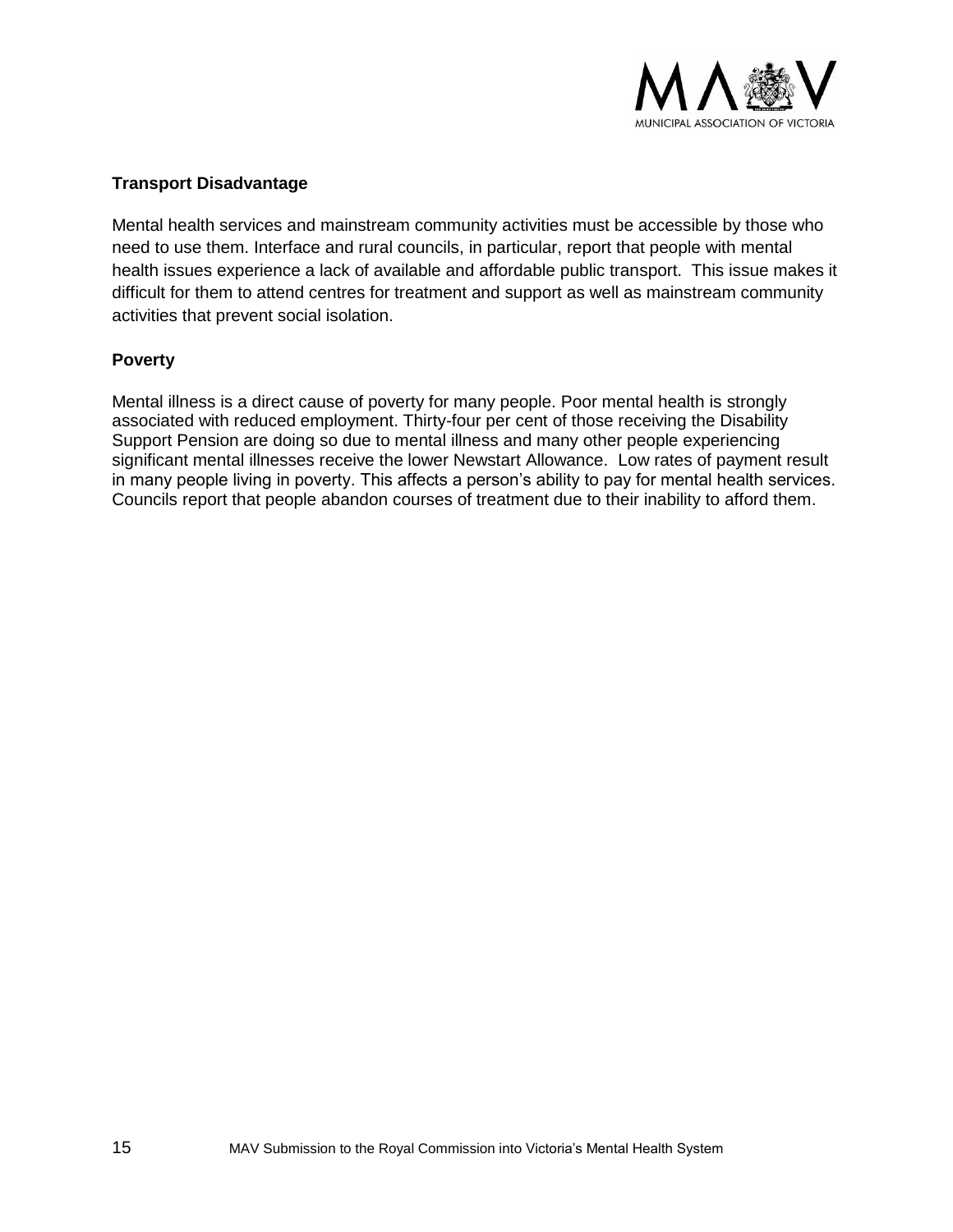

# **6 What are the needs of family members and carers and what can be done better to support them?**

It is critical that the voices of families are heard in the plans developed to assist people who experience mental illness. Informal supports provided by families/carers/friends are often the foundation of successful outcomes for the person. The mental health system needs to acknowledge this role and work more closely with a person's informal network.

Carers experience the physical and emotional toll of looking after another person. When the service system fails to support their family member adequately, they have added anxiety and concern regarding seeking and securing appropriate supports.

Adults experiencing mental health issues often live with ageing parents due to a lack of other housing options. This is often not a good outcome for either generation. Ageing parents providing housing and financial help need to be supported to maintain their health and wellbeing. They can also be forced into providing significant child care supports and taking responsibility for raising grandchildren if the parents are affected by poor mental health.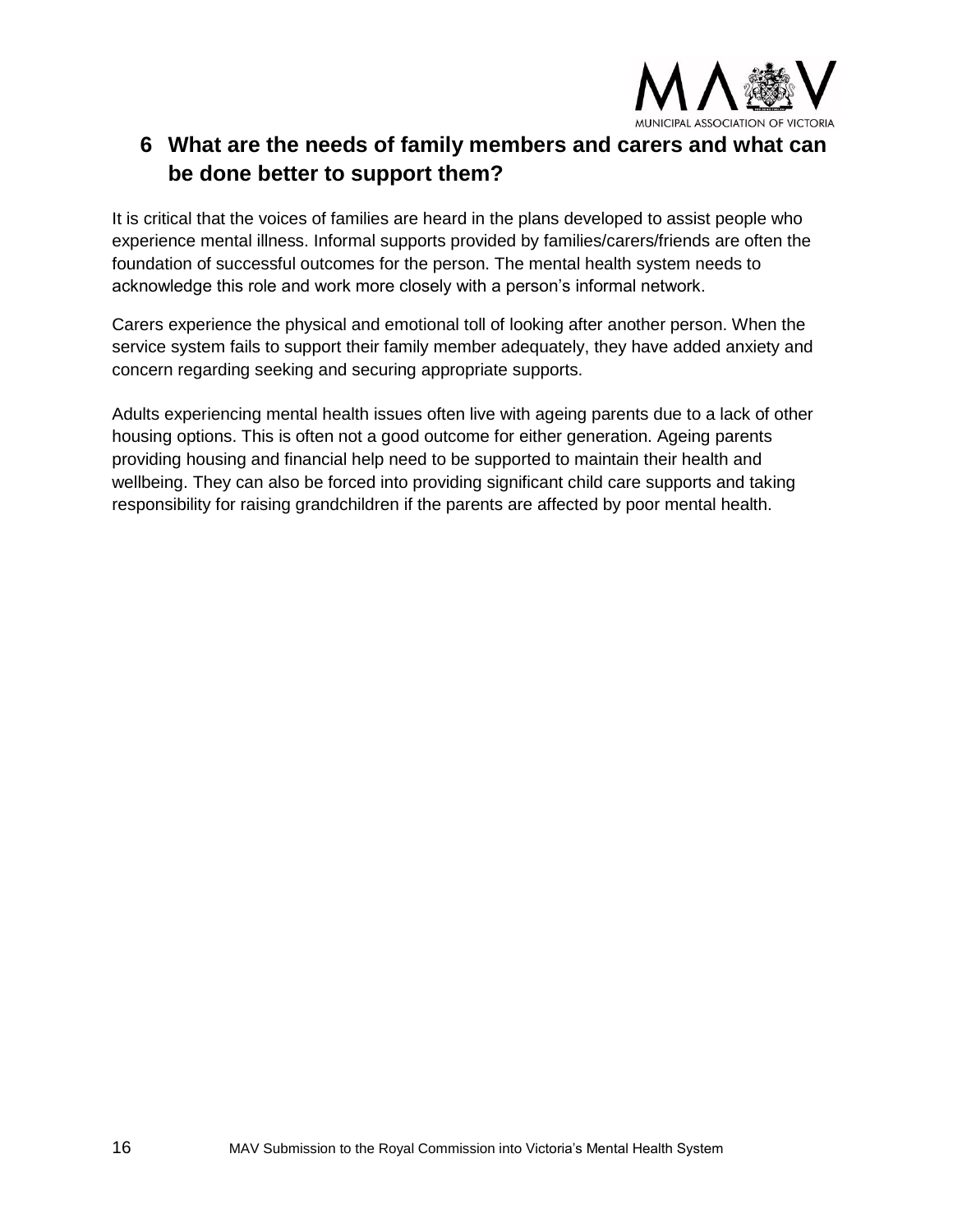

# **7 What can be done to attract, retain and better support the mental health workforce, including peer support workers?**

A key factor in retaining the mental health workforce is to ensure

adequate pay rates and ensure that workloads are manageable to avoid burnout.

Pay rates need to be set at a level that will attract and retain qualified and experienced workers in the sector.

There is a need for culturally competent workers to work with people from CALD backgrounds and Aboriginal communities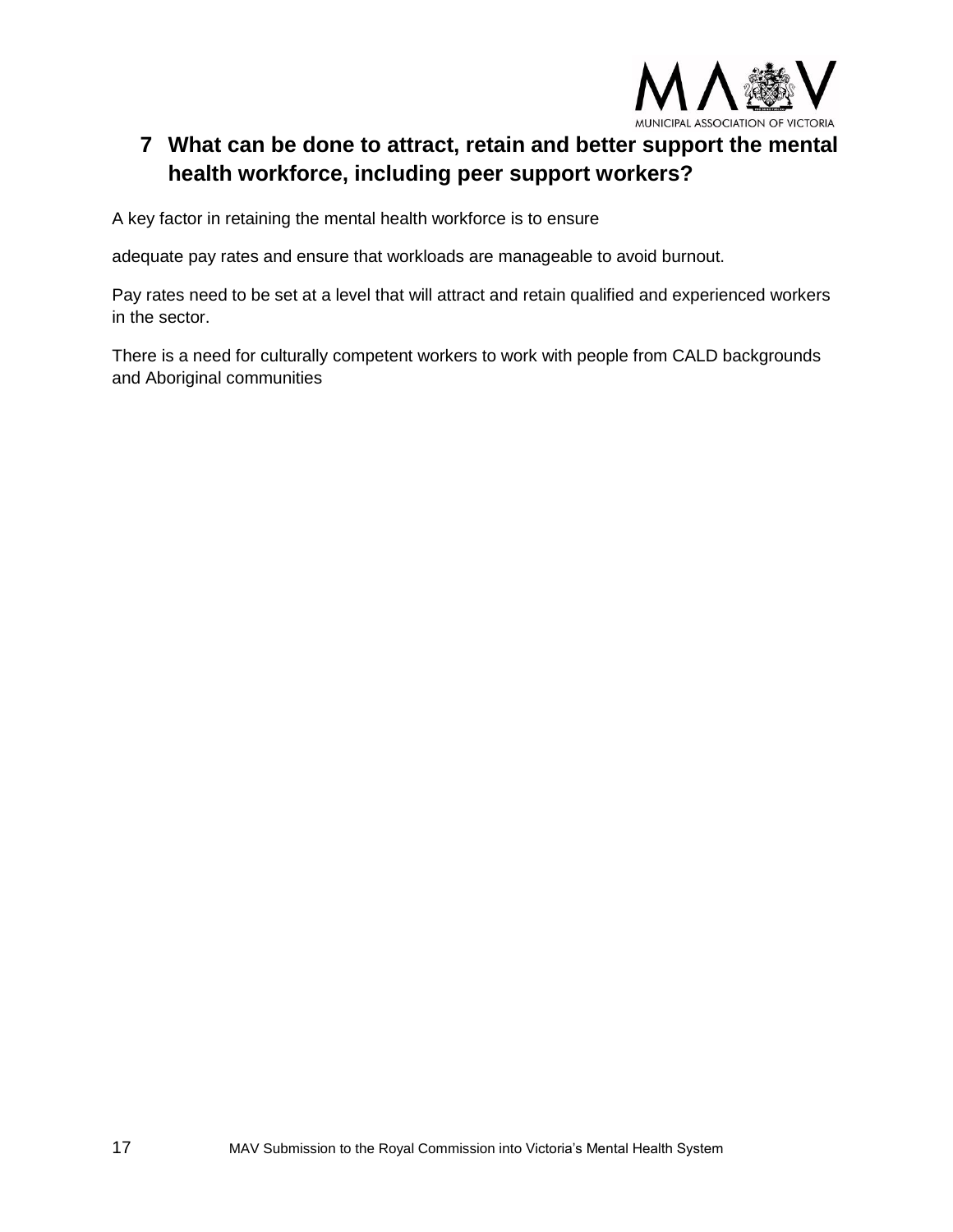

**8 What are the opportunities in the Victorian community for people living with mental illness to improve their social and economic participation, and what needs to be done to realise these opportunities?** 

# **8.1 Access to employment**

Access to employment is critical to the quality of life of people with mental illness. People with a mental illness can achieve relief from poverty and social connection through employment, selfemployment, enterprise development, education and training. There should be more staff and management training in supporting and managing workers with mental health issues both in the local government workforce and other sectors.

The MAV is currently delivering the MAV Disability Employment and Economic Participation Project funded the Victorian government Office for Disability under "Every Opportunity - Victorian economic participation plan for people with disability 2018-2020."

This project encourages councils to provide more economic participation in local government through employment, social enterprise and social procurement. Victorian councils are major employers, particularly in rural areas.

Councils, as employers, can inform staff about mental health in the workplace.

# **Example: City of Casey Untangling Mental Health Staff Education Program**

Untangling Mental Health is a whole day workshop that has been designed by the City of Casey Mental Health Team Leader to provide people working in the health and community sector with a basic understanding of how to assist people with mental health issues within a professional setting.

# **8.2 Social participation**

Social participation has been identified as a major issue in mental health and wellbeing,

People who experience social isolation are less likely to seek assistance from services. Outreach services provide a critical role in connecting people to services and supports in the community and can be utilised to assist in efforts to reduce social isolation.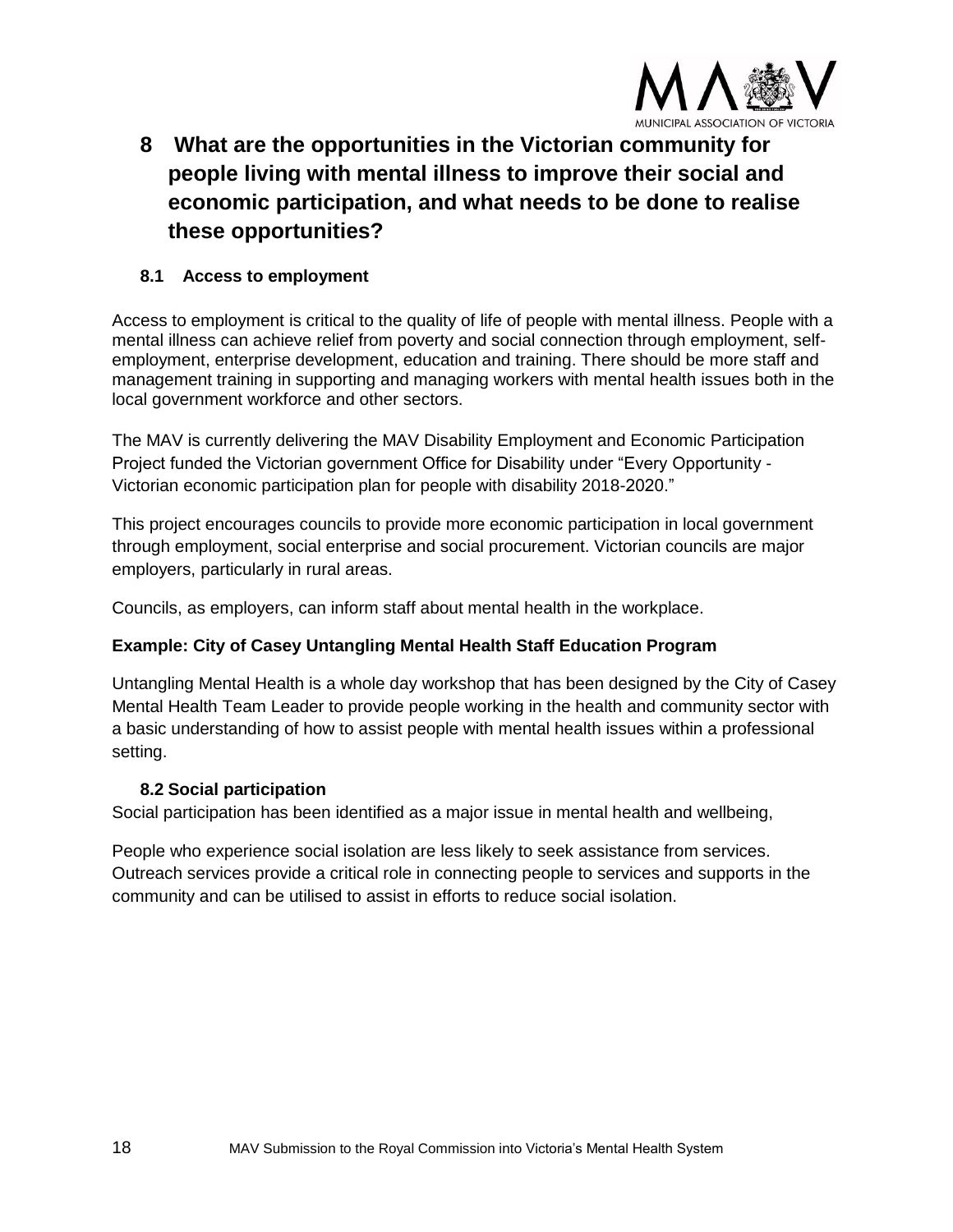

# **8.3 Building stronger, cohesive communities**

Councils use a range of community-building and community development activities to build stronger, resilient and more cohesive communities. The result is a growth in social capital. This benefits everyone in the community, including people with mental health issues.

# **Example: Local Government Building Inclusive Communities Program**

DHHS has funded the Building Inclusive Communities program since 2002, providing Rural Access, Metro Access and Deaf Access workers to councils throughout Victoria. It has:

- Supported people with disability to optimise participation in their local communities;
- Built and strengthened Victorian communities' capacity to support people with disability and their families; and
- **E** Achieved integrated local community planning that engages people with disability, their families, service providers and community organisations

The State Government made a strong commitment to the development of community building infrastructure through the funding of the RuralAccess, MetroAccess and the DeafAccess initiatives.

The program recognises the potential for local government to lead and facilitate change in local communities by planning and engaging mainstream community organisations and services across the full range of community infrastructure (including education, employment, transport, sport and recreation, arts and cultural development, tourism) and building their capacity to include people with disability.

Despite the success of this program, it will cease in December 2019. The Victorian government has defunded the program as an unfortunate consequence of the transfer of responsibility and funds to the NDIS. There is no indication that the National Disability Insurance Agency will recognise or fund local government to continue with its community capacity building work.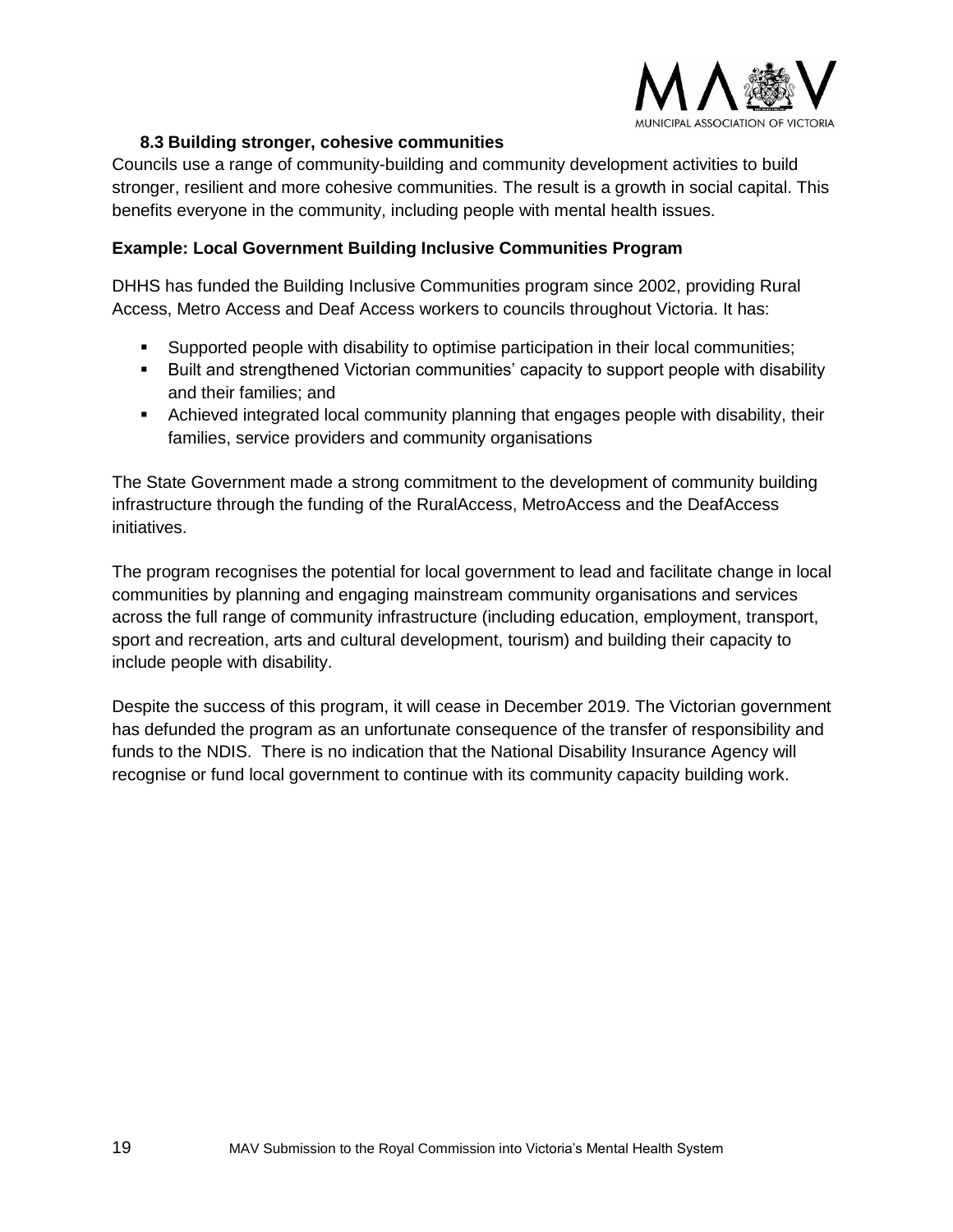

# **9 Thinking about what Victoria's mental health system should ideally look like, tell us what areas and reform ideas you would like the Royal Commission to prioritise for change?**

# **9.1 Gambling Harm**

Gambling harm is a public health issue recognised by Victorian councils. The Victorian government should employ harm minimisation and reduction measures to protect the public from gambling harm. Gambling harm is under-reported and often unacknowledged in many public health consultation processes.

MAV supports the work of the Alliance for Gambling Reform, a not-for-profit advocacy alliance working to reduce the harm from poker machine gambling. More than 20 councils are in the alliance. The link between poor mental health and gambling is well recognised.

Gambling (considering all risk levels) is associated with about two-thirds of the harm of alcohol use or major depression, suggesting that it is a significant burden for the Victorian community

The social cost of gambling harm in Victorian in 2014-15 was \$7 billion: the highest cost being family and relationship problems (\$2.2 billion), followed by emotional and psychological issues (\$1.6 billion) and then financial losses (\$1.3 billion)

"Gambling harms are diverse and can potentially affect multiple domains of health and wellbeing. Thus, harm should not be narrowly construed (e.g. as a financial loss), but rather capture all relevant dimensions.

…Potential problems arising from gambling can occur to the individual gambler, their family and friends, and to the broader community. A public health approach encourages us to understand these potential negative impacts in terms of their impact on the totality of an individual's health and wellbeing…"*<sup>6</sup>*

# **MAV State Council Resolutions on Gambling Reform (most recent)**

**Resolution**: That the Municipal Association of Victoria (MAV) call on the State Government to implement an evidenced-based public health approach to reduce gambling harm associated with electronic gaming machines

*(motion adopted by MAV State Council 18 May 2018)*

<sup>6</sup> Victorian Responsible Gambling Foundation *,Assessing gambling-related harm in Victoria A public health perspective (2016).*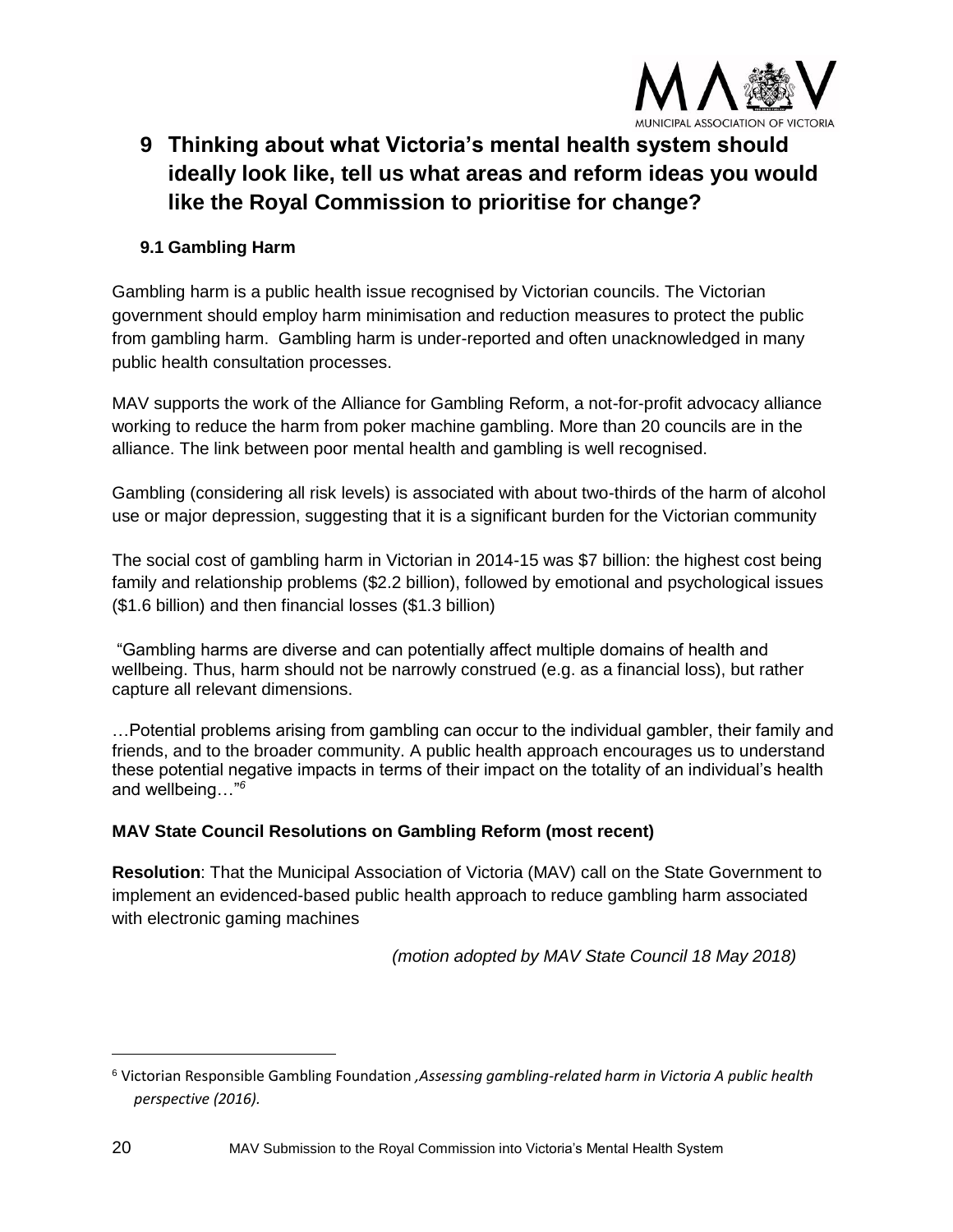

**Resolution:** That the Municipal Association of Victoria (MAV) call on the State Government to implement an evidenced-based public health approach to reduce gambling harm associated with electronic gaming machines through

- a. introducing a stronger Responsible Gambling Code of Conduct to include:
	- i. stronger focus on venue and staff responsibility to reduce levels of gambling harm by offering assistance to people displaying signs they are being harmed by gambling, as is the case under laws in New Zealand and Switzerland;
	- ii. mandatory breaks and maximum daily limits on gambling time;
	- iii. prohibition on inducements to gamble such as gifts or offering free food and drink (excluding water) and instead encourage gamblers to take a break going to other parts of the venue for food and drink;
	- iv. requiring venues to assist research projects approved by the Office of Liquor, Gaming and Racing (OLGR);
	- v. no service of food or drinks at the machines.
- b. reducing opening hours for pokies venues to include mandatory 2am 9am shutdown.
- *c.* banning losses disguised as wins as recommended by the Victorian Commission for Gambling and Liquor Regulation (VCGLR), noting this feature is already banned in Queensland and Tasmania.
- d. Mandating the display of signage on all electronic gaming machines with a product health and safety warning – 'stating the machine is designed to keep you playing and programmed for you to lose money', emulating the approach taken with the tobacco industry.

*(motion to MAV State Council 17 May 2019)*

# **9.2 Hoarding and Squalor**

The incidence of hoarding and squalor is rising and has long been a difficult issue for councils.

Hoarding is now recognised in the Diagnostic and Statistical Manual of Mental Disorders as a long term behavioural mental health condition. There is no specific health agency or program funded to assist people with hoarding behaviours and living in squalor as a result (or symptom) of their mental illness.

Councils have dual responsibilities that conflict with each other:

Councils have a duty of care to the person living with hoarding and squalor. These conditions in the home pose serious risks to that person's health and safety, and that of others who might be living in the property. Hoarding poses an extreme fire risk and increased risk of falling. Squalor leads to pest infestations and damaged or non-functioning electrical/water/sewerage facilities. Living in these conditions is a threat to the residents' health and safety. Hospitals are unknowingly discharging patients into these risky conditions.

Councils have a responsibility under Public Health and Wellbeing legislation to investigate nuisances. Section 60 of the Public Health and Wellbeing Act 2008 (Vic): "A Council has a duty to remedy as far as is reasonably possible all nuisances existing in its municipal district." A home where hoarding and squalor exists can be reported to councils as a nuisance, often by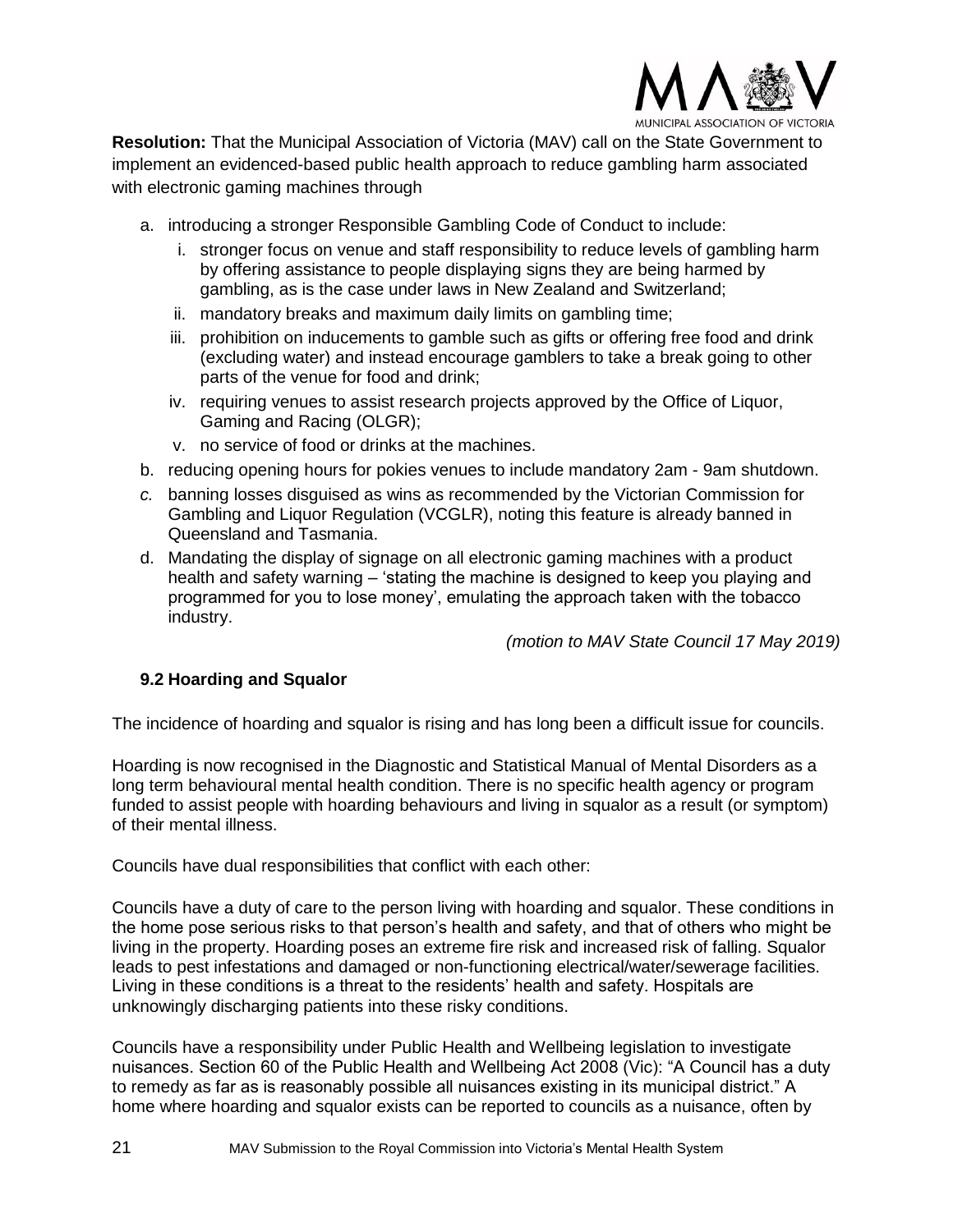

neighbours, due to odours, poor condition of the property and sometimes a high number of animals and poor condition of those animals. If there is a failure to act, councils can be found not to have fulfilled the requirements of the legislation. These properties pose a significant risk to the residents, neighbours and emergency services attending the property.

Legislation and enforcement are not a suitable mechanism for dealing with mental health issues. There needs to be a review of legislation as well as an improvement in the response of mental health services.

# **Example: Maroondah City Council's approach:**

Council becomes involved when the situation has reached crisis point. Enforced clean-ups are incredibly distressing to the householder, can cause significant trauma and anxiety, and are very expensive to complete. The council may have no option but to sue the householder for expenses incurred and legal fees, thus exacerbating their level of distress. People with few resources are not able to pay, so the council absorbs the costs (anywhere between \$10,000 and \$50,000).

Without effective intervention and support provided through the mental health system, the house is likely to reach a similar condition again and again. This process has been executed at the same house by the council on three occasions to date, at enormous cost and causing major stress to the householder.

Council hosts a network of local agencies who work with people affected by hoarding and squalor. The network is a forum that has been developed for local agencies and community groups confronted with hoarding and squalor issues, to come together, develop relationships, share skills and knowledge and establish positive collaborative outcomes for our community.

Although there is goodwill in addressing these issues, the introduction of centrally controlled NDIS and My Aged Care has in some ways undermined the ability to support a person through goodwill at the local level. No agency is funded to provide the long-term support needed. No two cases are the same, so specific professional expertise is required. There is no coordinated professional development/training scheme in place for health and support workers to understand hoarding and squalor. Early intervention would be preferable, but the situation is most often unknown until the crisis point. When a person with hoarding behaviours may finally agree to contact a mental health service, often they do not admit to the hoarding behaviours waiting times to see a mental health worker could be longer than 3 - 4 months.

Maroondah is aware of programs available in the eastern suburbs of Melbourne. The Buried in Treasures program uses person-centred, strengths-based, and harm reduction approaches to support a person dealing with acquiring, discarding and disorganisation. Tenancy Plus and Salvocare Eastern aim to prevent homelessness and support tenants to remain in housing. Councils need to be able to refer community members with hoarding and squalor issues to agencies that are better skilled and equipped to help people living with hoarding and squalor for the long term.

There was a State Taskforce on this issue in 2012, but it was disbanded. The only statewide resource on the DHHS website is the guidance publication - Hoarding and squalor - a practical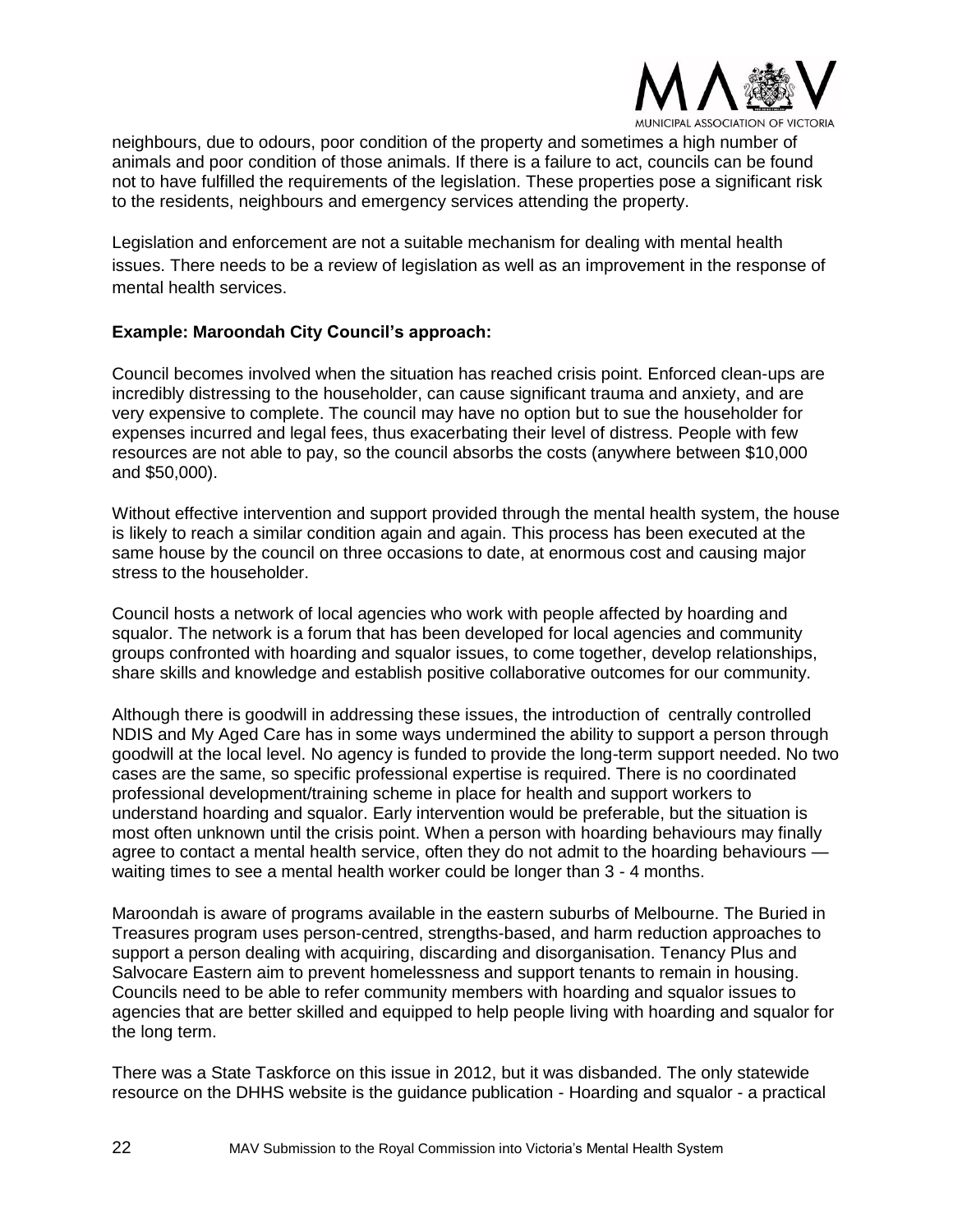

resource for service providers - but it does not address the proper resourcing of this complex work and has not been updated since 2013. To combat this Maroondah City Council has developed its own website devoted to Hoarding and Squalor and the provision of information to support community members, their families and other agencies.

#### **9.3 Rural Issues**

# **Example: Shire of Corangamite has offered a rural council's perspective.**

Rural councils have ongoing concerns regarding vulnerable individuals and families across their municipalities. There is often minimal access to mental health service providers on site, lack of outreach capacity as well as rigid and deficit based service system entry points. Rural communities are also at a significant risk of escalating rates of suicide, with high risk cohorts including young males.

As outlined by Corangamite Shire in the example, councils are required to have in place Municipal Health and Wellbeing Plans, yet there is not requirement on funded agencies to collaborate with the council in delivery of strategic directions to drive and deliver prevention and programming in alignment with community need.

See Attachment 4.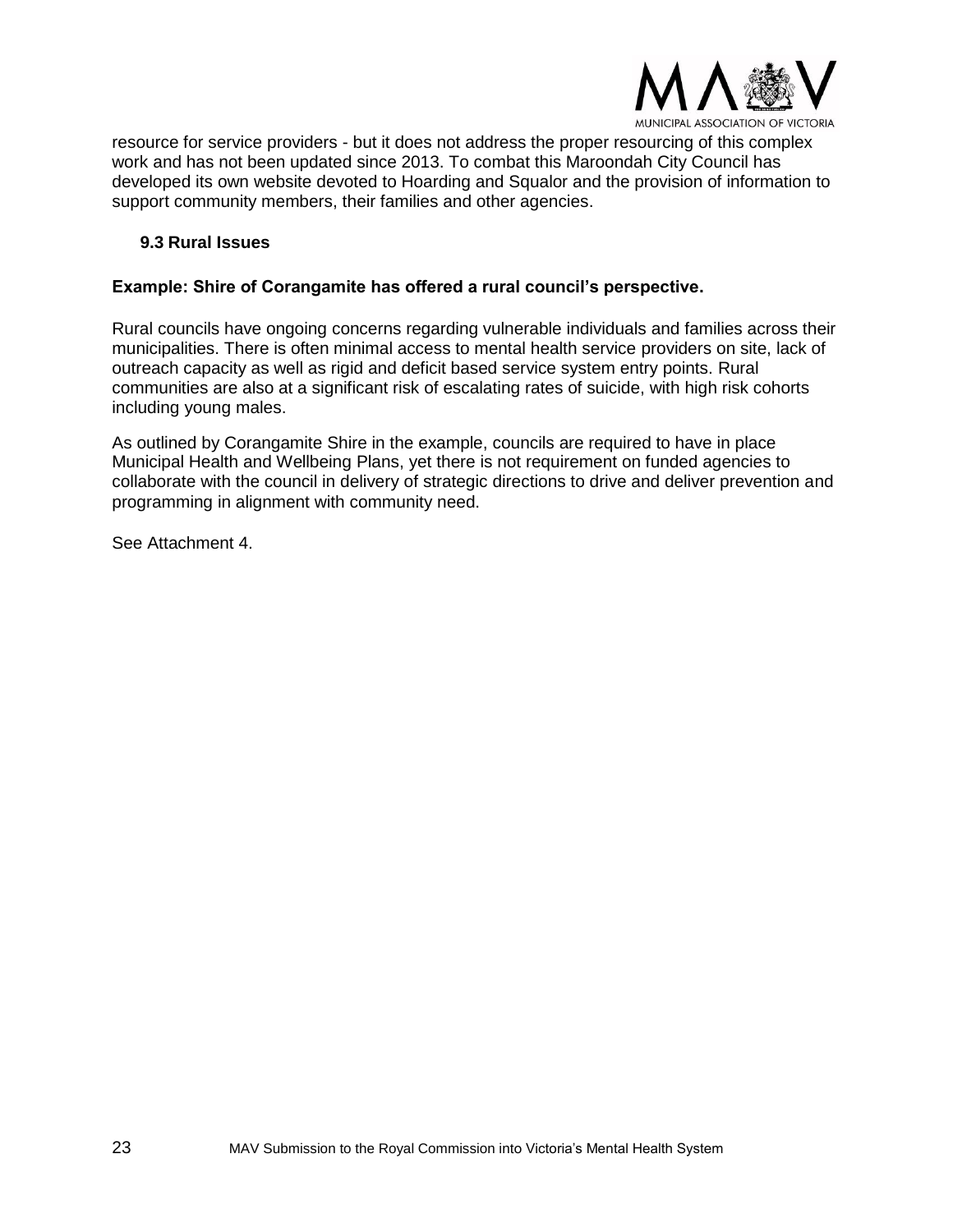

# **10 What can be done now to prepare for changes to Victoria's mental health system and support improvements to last?**

# **10.1 Resource Municipal Public Health and Wellbeing Plans**

There needs to be a joined-up response to Municipal Public Health and Wellbeing Planning. Currently, councils have a statutory obligation to develop MPHWPs but receive no resources to implement the plans. Community Health and Primary Care Partnerships are funded by the Victorian government for health promotion but are only advised (not required) to link with MPHWPs.

"Local Councils are required to have in place Municipal Health and Wellbeing Plans yet there is no requirement for funded agencies to collaborate in delivery of strategic directions, despite plans being community informed and inclusive of actions geared towards access to primary and tertiary mental health care. Lack of funding renders plans as aspirational rather than genuine strategies that can drive and deliver prevention and programming in alignment with community need. This resource gap presents an ideal opportunity for a refocus of funds to support community wellbeing, prevention and early intervention." *Corangamite Shire Council*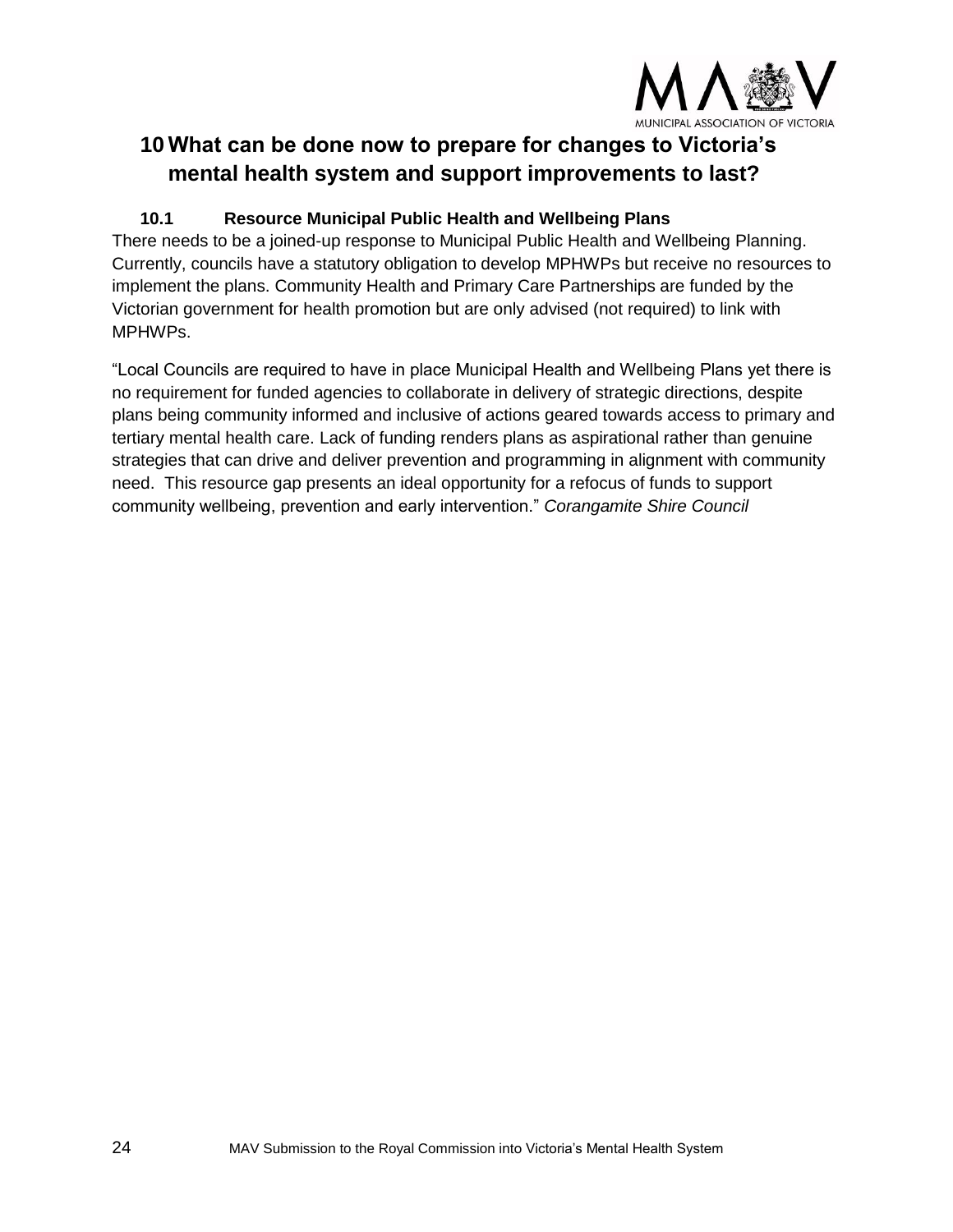

# **10.2 A holistic person-centred way**

The mental health system needs to be integrated and able to offer long-term holistic support to people experiencing mental illness. The focus needs to be on a person's life because everyone lives in unique individual circumstances. Factors might include homelessness or inappropriate housing, poverty, lack of employment, family violence, life stage, family or significant people as informal supports, carer/parenting roles, physical ill health and community connectedness.

The significant parts of a person's life are not considered enough in the current system where an individual deals with a fractured system.Although clinical treatment is important, the current system is overly focussed on a person's medical diagnosis with insufficient regard for that person's real-world context. The system needs to work within the social and practical context of the individual's life, offering the person hope for a better life in the future.

# **10.3 Develop a specialised pathway to NDIS for people with psycho-social disabilities.**

The Victorian government must continue to work with both the Commonwealth Government and the National Disability Insurance Agency to ensure we have an integrated Mental Health system that gives service users adequate access to mental health services.

There is uncertainty regarding the services and supports provided under the NDIS for people experiencing mental illness. Additionally, there have been changes to funding for communitybased mental health and psychosocial rehabilitation services.

The Royal Commission needs to document and report on negative systemic impacts of the transition to the NDIS for those eligible and importantly for the vast majority of people needing support who are not eligible for the NDIS. Community outreach and case management services are crucial.

Housing, disability support, employment, income support, legal support, therapeutic services, mental health services and other health services including GPs should work together more effectively to deliver better outcomes for individuals and the Victorian community.

The Royal Commission should consider system-wide context and reform to achieve positive change.